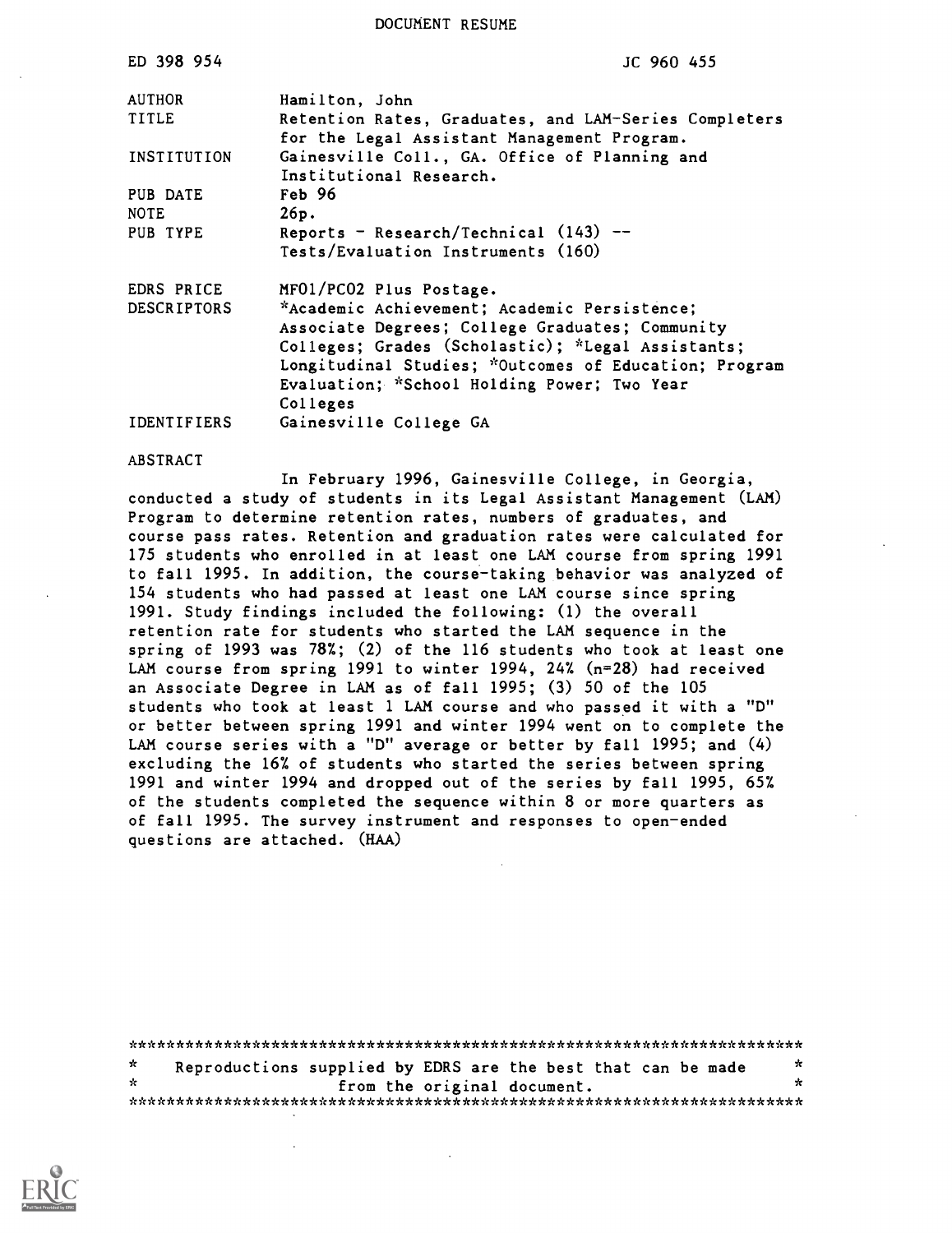960 455

## Retention Rates,

# Graduates, and LAM-Series Completers

## for the

# Legal Assistant Management Program

Dr. Hamilton, OPIR, Gainesville College

February 1996

## BEST COPY AVAILABLE

U.S. DEPARTMENT OF EDUCATION Office of Educational Research and Improvement EDUCATIONAL RESOURCES INFORMATION CENTER (ERIC)

This document has been reproduced as<br>received from the person or organization<br>originating it.

Minor changes have been made to improve reproduction Quality.

o Points Of view or opinions stated in this docu-ment do not necessarily represent official OERI position or policy.

PERMISSION TO REPRODUCE AND DISSEMINATE THIS MATERIAL HAS BEEN GRANTED BY

J. Hamilton

 $\Delta \sim 10$ 

TO THE EDUCATIONAL RESOURCES INFORMATION CENTER (ERIC)

 $\omega = \omega^2$ 

 $\overline{c}$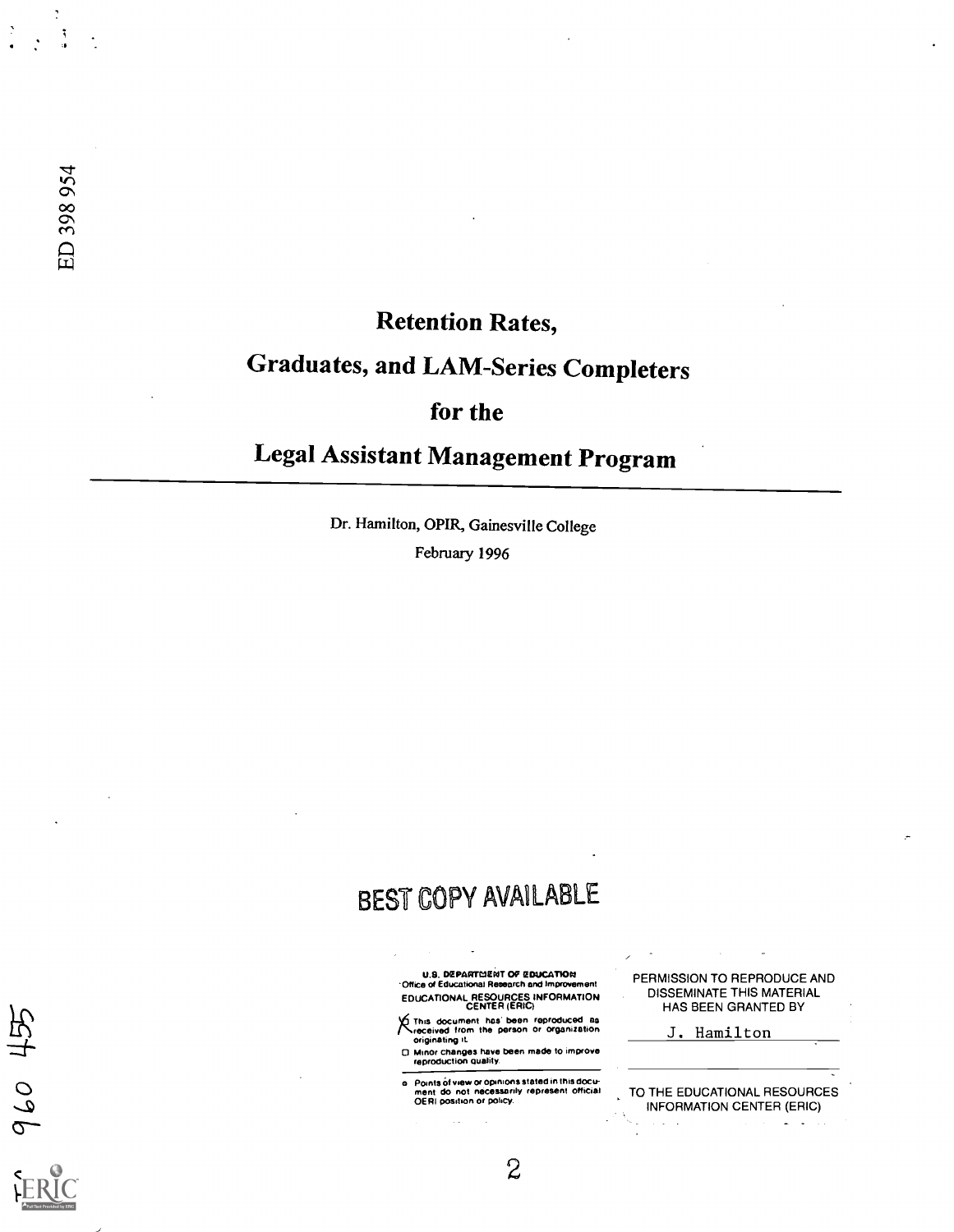#### HIGHLIGHTS

- From the spring of 1991 to the fall of 1995, 175 unduplicated students enrolled in one or ♦ more LAM courses at Gainesville College.
- The most recent retention rate for students who started the LAM sequence in the spring of 1993 was 78 percent. This compares favorably with the College's retention rates for firsttime full-time students which over the past several years ranged from 70 to 78 percent (retention rates between the two groups are not directly comparable in that the cohort definition are different).
- Of the 116 students who took at least one LAM course at Gainesville College from the spring of 1991 through to the winter of 1994, twenty-eight (or 24%) received an Associate of Applied Science degree in LAM as of the fall of 1995. Another student who received LAM credit for passing the CLA examination also earned a LAM degree from the College.
- Fifty of the 105 (48%) students who took at least one LAM course at Gainesville College and passed it with a 'D' or better between the spring of 1991 and the winter of 1994 went on to complete the series of LAM courses with a `D' or better by the fall of 1995.
- Twenty-eight of the 50 (56%) students who completed the LAM sequence of courses at  $\blacklozenge$ Gainesville College between the spring of 1991 and the winter of 1994 earned an Associate of Applied Science in LAM from the College by the fall of 1995. If one excludes the 25 students who stopped out after completing only one or two LAM courses, then the percentage of those who complete the sequence within eight or more quarters as of the fall of 1995 increases to 65 percent. It is highly likely that at least some, if not all, of the 22 seriescompleters without LAM degrees (50-28) are finishing the 60 hours of general education credits necessary for the A.A.S. An additional five students completed 8 or 9 LAM courses. One can speculate that they and other non-completers will eventually complete the series. Clearly, the data suggest that the majority of students who commit to the program progress towards the associate degree.

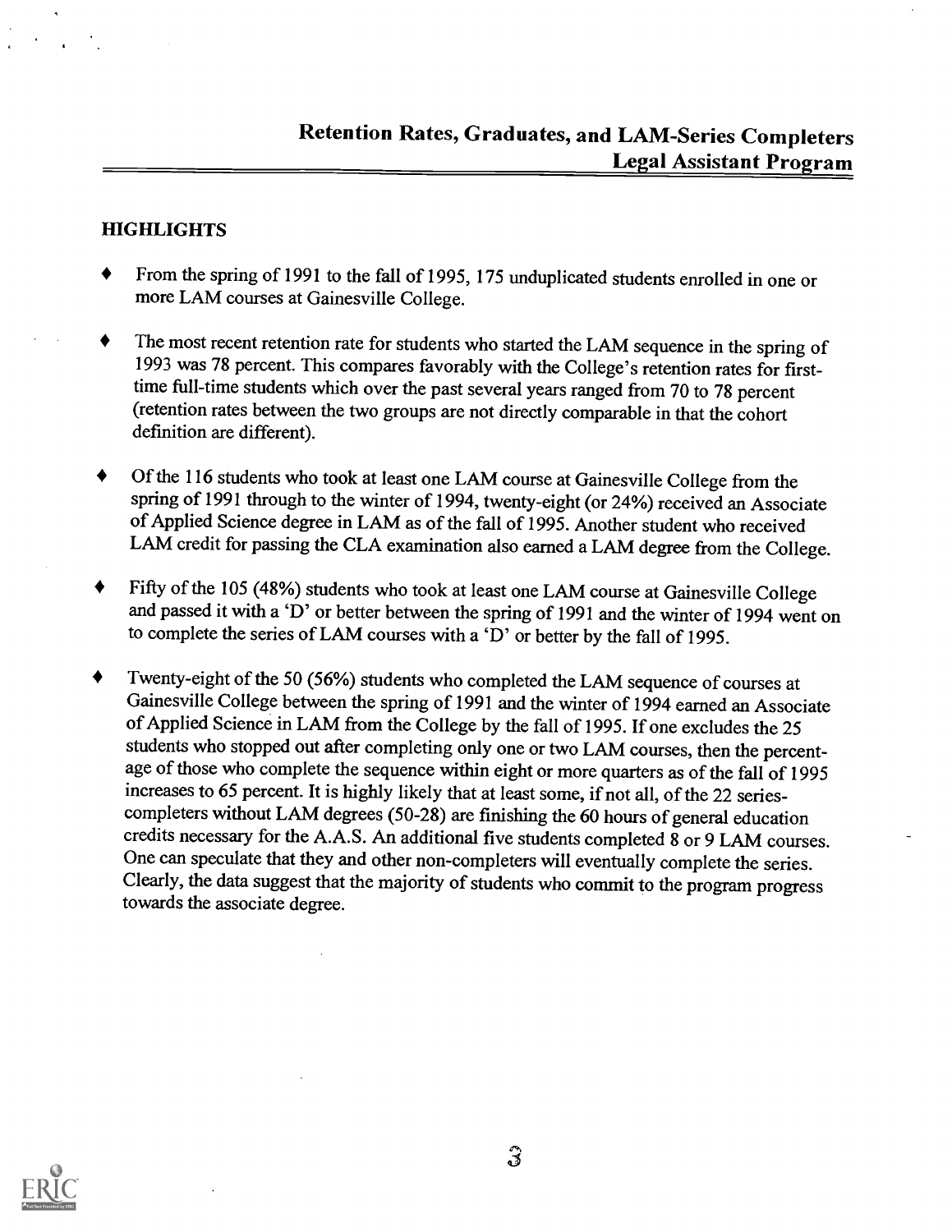## Retention Rates, Graduates, and LAM-Series Completers for the Legal Assistant Management Program

Dr. Hamilton, OPIR, Gainesville College February 1996

#### Legal Assistant Management Program

The Legal Assistant Management (LAM) program, which began in the spring of 1991, is an option within the Business Division that leads to an Associate of Applied Science degree after a student takes a selection of core curriculum courses and a required set of legal assistant courses. It serves the growing public need for legal services in both civil, and criminal matters. The series of LAM courses canvases a wide range of legal-environment issues such as litigation, the execution of wills, real estate transactions, divorce and child custody, bankruptcy, and corporate law. The series always begins in the spring quarter of alternating odd years and runs for six or eight quarters (eight quarters as, of the spring of 1995) through the summer of the next year or second winter (Spring 1991 to Summer 1992, Spring 1993 to Summer 1994, Spring 1995 to Winter 1997, etc.). One or two LAM courses are offered each quarter with the exception of fall and winter quarters in alternating years (e.g. no LAM courses offered during F92/W93 and F94/W95).

With one exception, the LAM courses do not have prerequisites and can be taken in any order. Therefore, students can begin taking LAM courses during almost any quarter. As of the summer of 1994, students must complete a 12-course LAM series (a new course has been added to the curriculum and will be offered for the first time during the summer of 1996) whereas only 11 LAM courses were required prior to that. A policy is in place that will soon require that individuals must graduate from a LAM program in order to secure eligibility to sit for the National CLA examination held annually in Atlanta.



 $\mathcal{A}$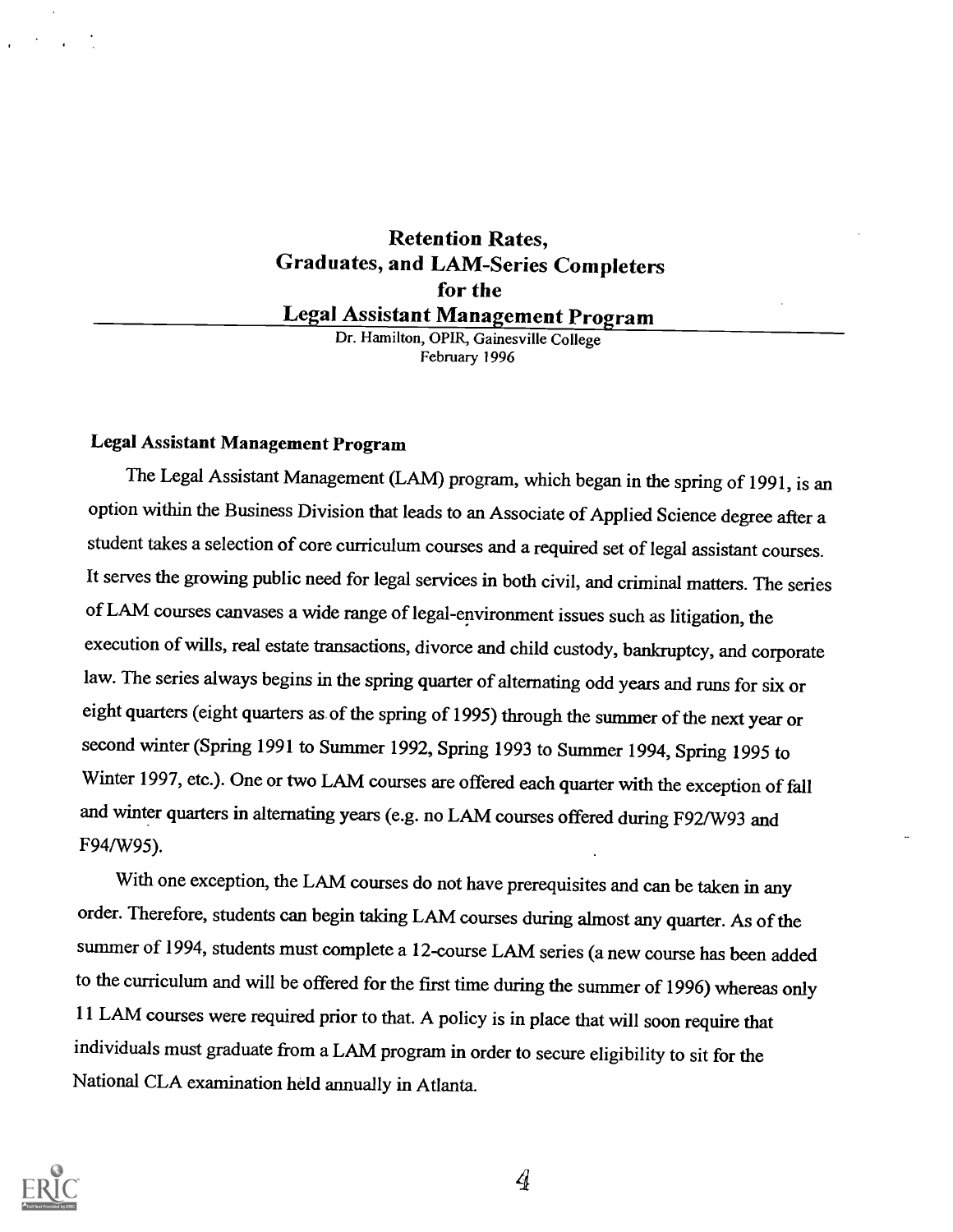#### Organization of the Study (3-Parts)

PART I: The first part of the study calculates one-year retention rates for the 175 students who enrolled in at least one LAM course at Gainesville College since the spring of 1991 (Tables 1 and 3).

PART II: The second part deals with the number of students who have taken at least one LAM course at the College and graduated from the program with a LAM degree (Tables 2 and 4). PART III: The third narrows the cohort of 175 students to 154 and looks at the number of LAM courses students pass at the College with a 'D' or better. A grade of 'D' is all that is necessary to satisfy the degree requirements for any and all LAM courses (Table 5).

## PART I ONE-YEAR RETENTION

#### Retention

Retention studies must define a group of students to follow over a specified time frame. There is considerable variation in the way students within a given program such as LAM advance towards (or retreat from) their degree. For example, retention rates are impacted by part-time enrollment and remedial students who might declare LAM as their major but never exit developmental studies. Others exhibit a stop-in and stop-out pattern of attendance: they may attend one quarter then stop out for awhile, perhaps years. Some students find-the curriculum too difficult and drop out, while others might want special expertise in only one or several of the areas presented by a program but have no intention of completing the entire curriculum. Then too, some students simply lose interest over time or move out of the area. Younger students often enter programs without a good notion of its content or academic expectations. After sampling a course or two to determine their interest, they switch to another pursuit. All of these nuances and more must be taken into account when developing a cohort of study for a retention analysis. Without at least some survey data, it is almost impossible to get a handle on all the dynamic variables that influence retention.



 $\tilde{5}$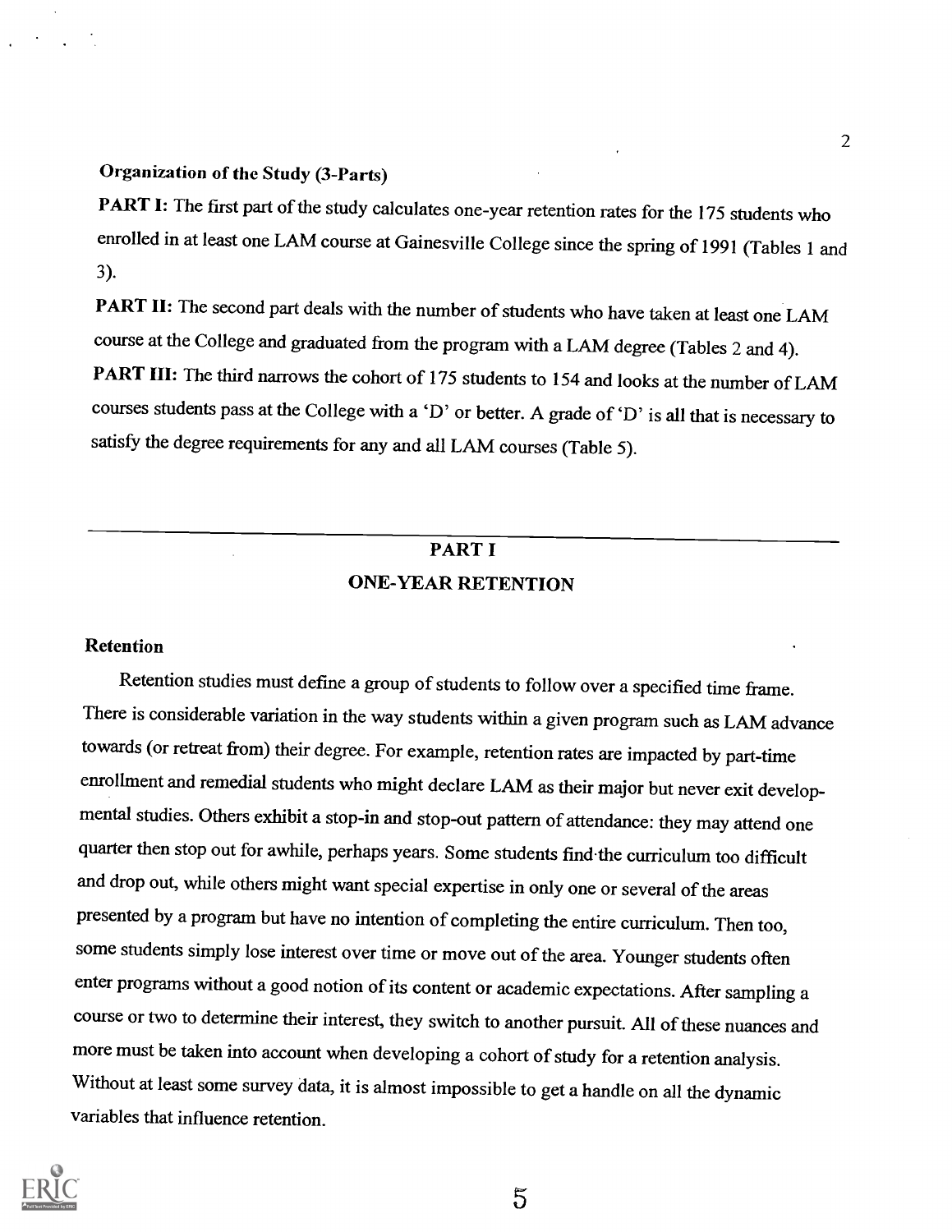#### Cohort

An electronic search of the College database culled 175 students who enrolled in at least one LAM course at Gainesville College, regardless of the grade received, from the spring of 1991 to the fall of 1995.' A basic assumption of the study is that a student who enrolls in at least one LAM courses, regardless of self-declared major or the grade they receive, can be considered a LAM major who intends to complete the sequence. Twenty-one of the 175 students in this part of the study never passed even one LAM course with a 'D' or better (i.e. they received grades of `W', 'F', or 'WF').

This is a fairly generous assumption, since some students may only be interested in one or two courses to increase their expertise or they may be sampling the curriculum and decide to abandon it with no real ambition to complete it the sequence. Some students lose the ability to continue in a program for a whole host of reasons unrelated to the program itself (e.g. move to another area, change jobs or work hours, financial difficulty, sickness). No attempt was made to restrict the study group to self-declared LAM majors. As a result it should be noted that forty of the 175 students (23%) had self-declared majors other thanLAM. Moreover, the LAM major designation (220103, n=117 in this study) did not begin as a separate code until the summer of 1994. Prior to that time LAM students were given a more general major code for Business Management ( $n=18$  in this study).

Enrollments for the 175 unduplicated students are shown on a quarter-by-quarter basis from the quarter in which they enrolled in their first LAM course through to the end of the fall of 1995. Students within a row who earned an associate degree in LAM at Gainesville College are shown parenthetically (Table 1).

#### Retention Rates

The base quarter for determining program-specific retention rates for the cohort was the quarter in which they enrolled in their first LAM course at Gainesville College (transfer LAM

<sup>&</sup>lt;sup>1</sup>One hundred and seventy eight students in the database had LAM credits, but three of the 178 had earned all their LAM credits by transfer or examination. Since none of the three took a LAM course at the College they were excluded from the study.



3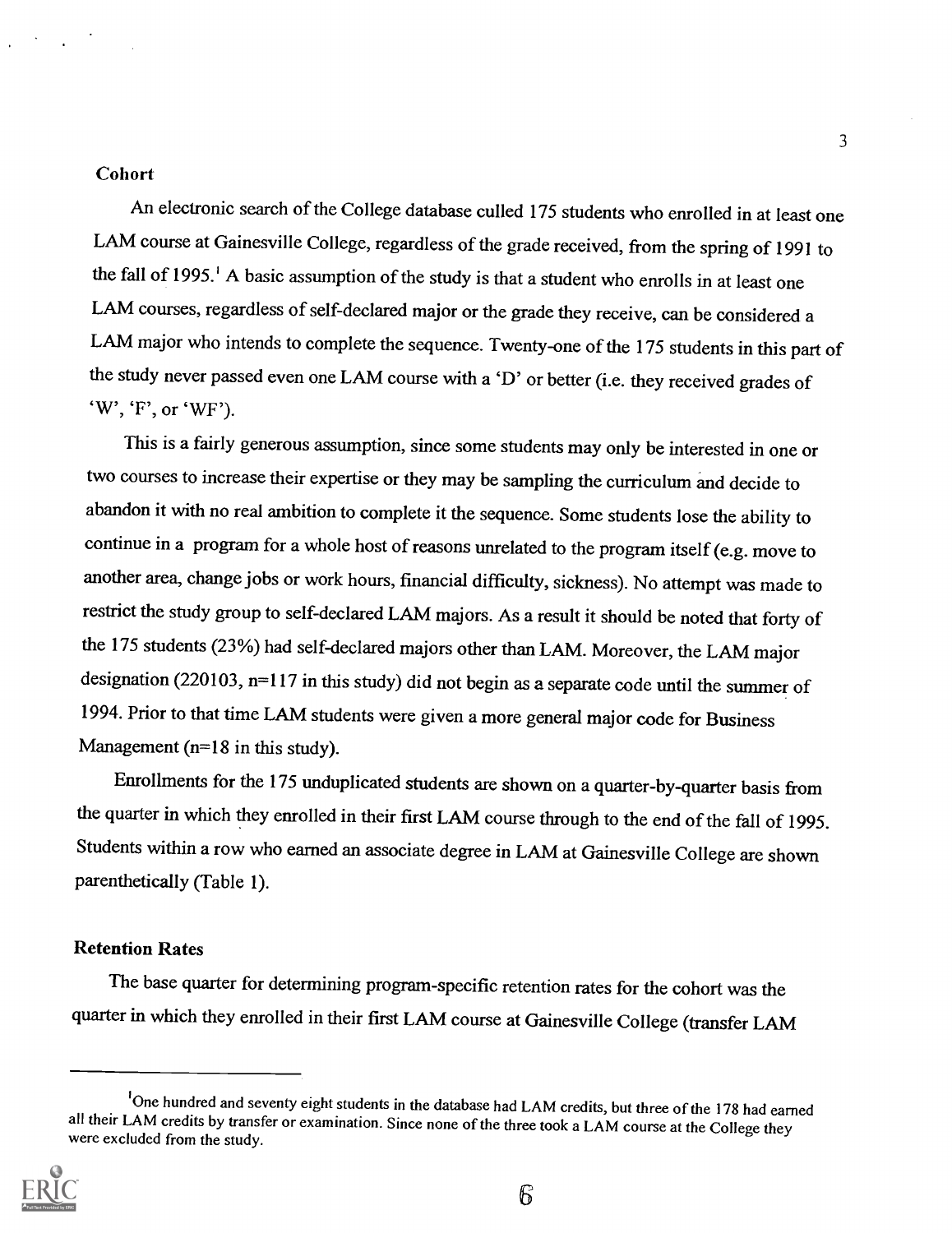credits and audits for LAM courses were not used to determine the first quarter). For example, <sup>a</sup> student in the cohort who took several core curriculum courses over a several quarter period (e.g. Fall 1992 and Winter 1993) before enrolling in their first LAM course (e.g. Spring 1993) would be followed from the quarter in which they first enrolled in the LAM course (Spring of 1993) through to the fall of 1995. Some students change to a LAM major after taking courses at the College, while others take a number of core curriculum courses before starting the LAM sequence. As is evident, the timing of the first LAM course does not necessarily coincide with a student's first quarter at the College.

Although students can enter the LAM program at various times within a given six-quarter or eight-quarter cycle of LAM courses, the largest numbers of students begin in the spring of odd years (Spring Quarters of 1991, 1993, 1995) and stay with the series of courses for varying lengths of time. One-year retention rates were calculated for students entering the program from the spring of 1991 to the summer of 1994 (Table 3). One-year retention rates for the program are calculated as follows: All students within the cohort defined above who enrolled in their first LAM course during a given quarter (denominator) are divided into the number of the same set of students who are still enrolled one year (or four quarters) later.

Enrolled One Year Later **ENTIRE 100 FOR THE ENRY CONSTRUCT OF A 100 = First-Year Retention Rate** Enrolled in First LAM Course during Given Quarter

#### Findings: One-Year Retention Rates

One-year retention rates vary considerably from one group to another and are not especially meaningful when following fewer than ten students. If one considers only the groups entering during the spring quarters of 1991 and 1993 then the one-year retention rates are 38.7 percent and 77.8 percent respectively. The overall one-year rate for the 132 students who enrolled in the program from the spring of 1991 to the summer of 1994 was 49.2 percent (Table 3). By comparison, retention rates for the College as a whole for first-time full-time students range from 70 to 78 percent. These college rates are benchmarks but not easily comparable to the LAM students.



4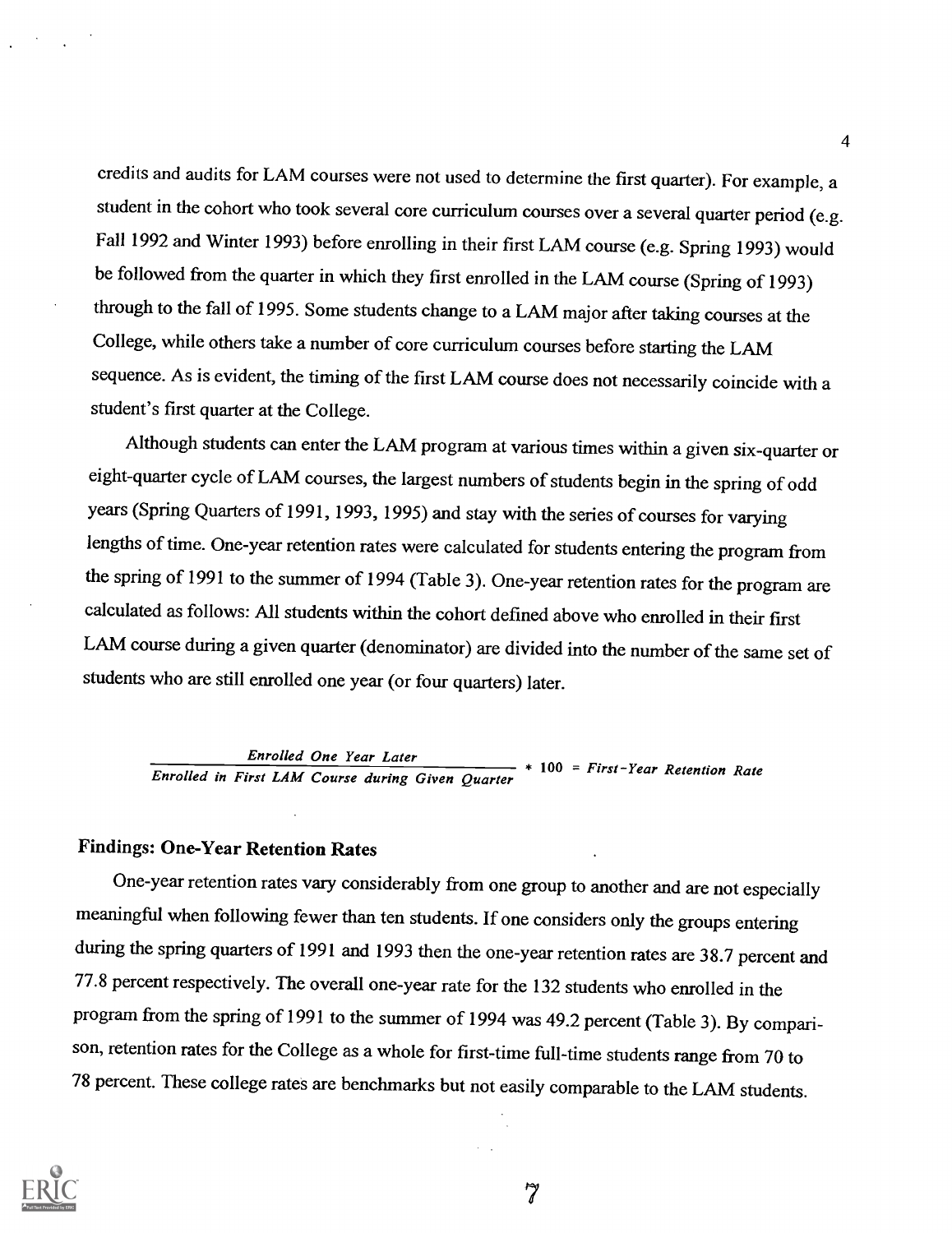#### PART II

#### Number of Graduates with Associate Degree in LAM

#### Cohort (same as in Part I)

One hundred and seventy-five students who enrolled in at least one LAM course at Gainesville College, regardless of the grade received, from the spring of 1991 to the fall of 1995.

#### Findings: Total Number of LAM Graduates as of Fall 1995

Degree tallies are given in two ways: (1) by the quarter in which the student took their first LAM course (syq), and (2) by the quarter in which the LAM degree was earned (dyq). For example, 5 of the 31 students who took their first LAM course during the spring of 1991 had earned a LAM degree by the fall of 1995 (syq row), whereas five students earned the LAM degree during the summer of 1994 (dyq row). Twenty eight of the 175 students in the cohort received an Associate of Applied Science in LAM over the study period (Table 2).

As noted with an asterisk in the degree totals in Table 2, one student who earned a LAM degree from the College did so by passing the CLA examination, then afterwards receiving 25 LAM credits toward graduation even though she never took a LAM course at the College.<sup>2</sup> This student was not included in the study. Thus, 29 students (28+1) actually earned the LAM degree from the College over the entire study period (See Table 2).

## Findings: Graduates by Those Who Took First LAM from Spring 1991 to Winter 1994

Of the 116 students who took at least one LAM course at Gainesville College from the spring of 1991 to the winter of 1994 (at least eight quarters to complete the LAM courses and general education requirements), 28 (28/116 or 24.1%) had received an A.A.S. in LAM as of the fall of 1995 (Table 4). The A.A.S. degree requires all the LAM course credits plus 60 hours of general education (see GC Catalog, 1995-97). Part III data indicates that a better indicator of student progress through the LAM-series might be the number of completers.

<sup>&</sup>lt;sup>2</sup>Currently, students who successfully pass the Certified Legal Assistant (CLA) examination are awarded 28 quarter credit hours toward graduation for the Legal Assistant Management courses (excluding LAM 206).

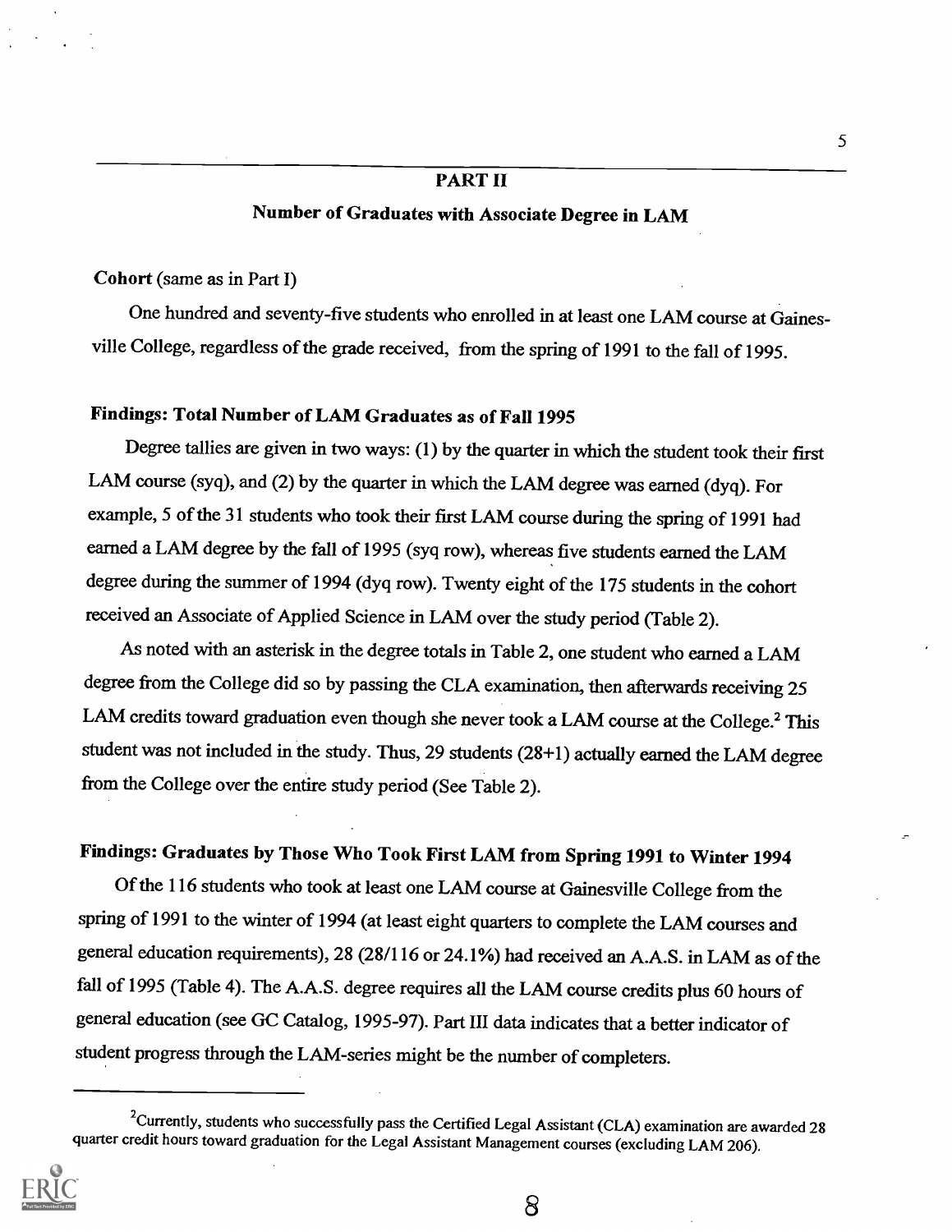## PART III COMPLETION OF LAM SERIES

#### **Cohort**

Students who took at least one LAM course at Gainesville College with a 'D' or better were followed from the quarter in which they enrolled in their first LAM course through to the fall of 1995. Of the 178 students in the database with credit for a LAM offering, 3 never took a LAM course at Gainesville College and 21 never passed at least one LAM course with a 'D' or better (i.e. they received grades of 'W', 'F', or 'WF'). Hence, the final cohort for Part III of this study is 154 students (Table 5). Only LAM courses with grades of 'D' or better were tallied. Three of the 154 students who met this criterion earned several LAM credits from other colleges and transferred them to the College or earned credits by examination (these courses were included in the matrix).

#### Rationale for Part III Study

Students who start the LAM sequence and who pass at least one LAM course can be considered LAM majors who are capable of progressing with the series of courses (n=154). Problems associated with this assumption were discussed earlier. The course-taking behavior of these students gives an indication of retention and student interest that is highly specific to the LAM program.

#### Findings: LAM-Completers from Spring 1991 to Winter 1994

Fifty of the 105 (48%) students who took at least one LAM course at Gainesville College and passed it with a 'D' or better between the spring of 1991 and the winter of 1994 went on to complete the series of LAM courses with a 'D' or better by the fall of 1995. Twenty-eight of the 50 (56%) students described above earned an Associate of Applied Science in LAM from the College by the fall of 1995. It is highly likely that at least some, if not all, of the 22 seriescompleters without LAM degrees are finishing the 60 hours of general education credits



9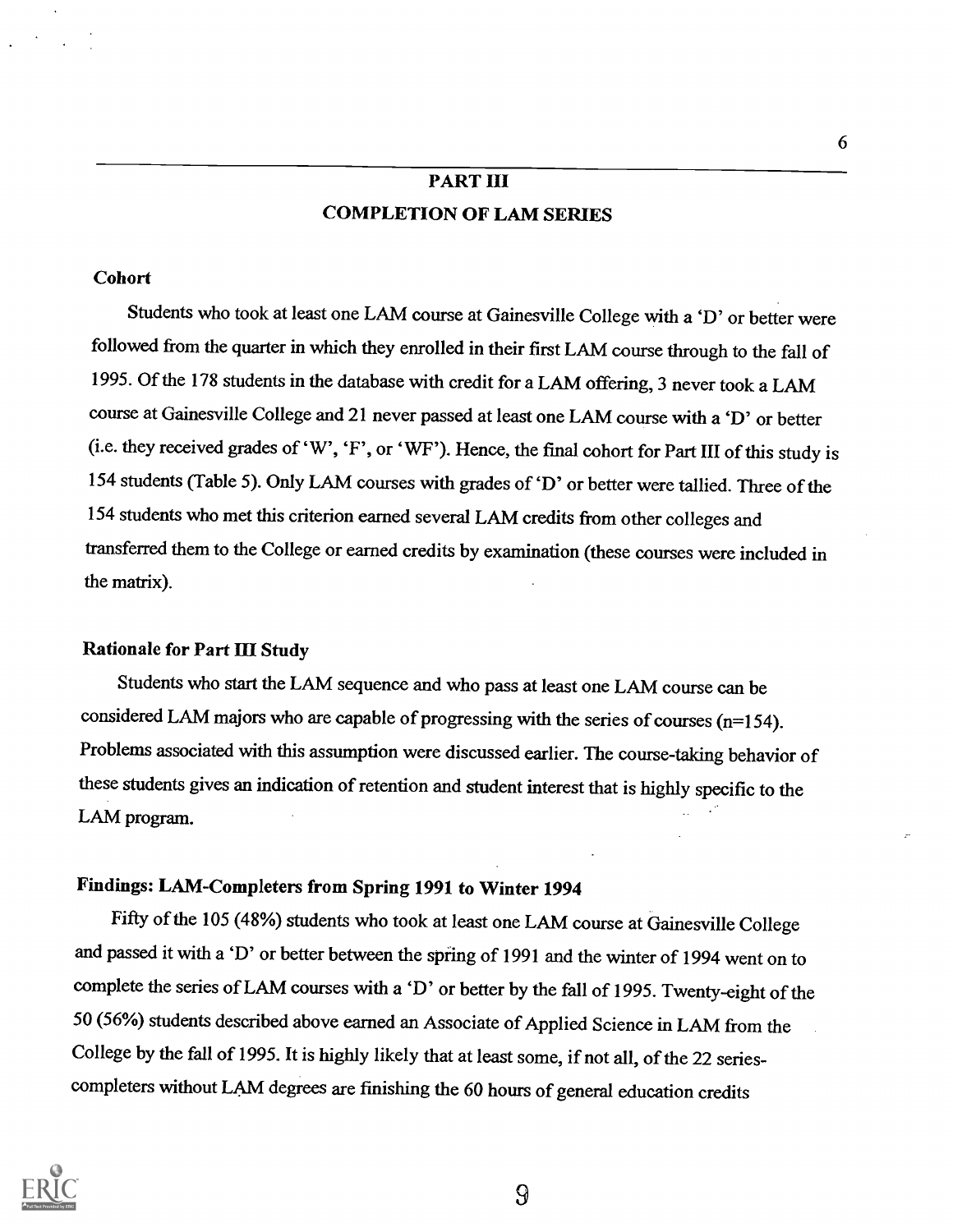necessary for the A.A.S. An additional 5 students completed 8 or 9 LAM courses. One can speculate that they and other non-completers will eventually complete the series.

Twenty-five of the 105 students (16%) who started the series at the College between the spring of 1991 and the winter of 1994 dropped out of the LAM series by the fall of 1995 after passing only one or two courses with a 'D' or better. If one excludes them from consideration, then the number of completers who are interested in the program, capable of continuing for at least three quarters, and completing the LAM sequence within at least eight quarters increases to 65 percent (80/50).

Equally encouraging is the data from the 19 students in this study who took at least one LAM course during the spring of 1995. By the fall of 1995, 10 of them (53%) had completed at least five of the LAM courses at the College.<sup>3</sup> Judging from the progress of students who started during earlier quarters, this is an indication of their interest in completing the LAM series. The data clearly suggest that the majority of students who commit to the program progress towards the associate degree.

<sup>&</sup>lt;sup>3</sup>One student passed 5 LAM courses at Gainesville College and transferred a sixth to the College from another institution.



10

7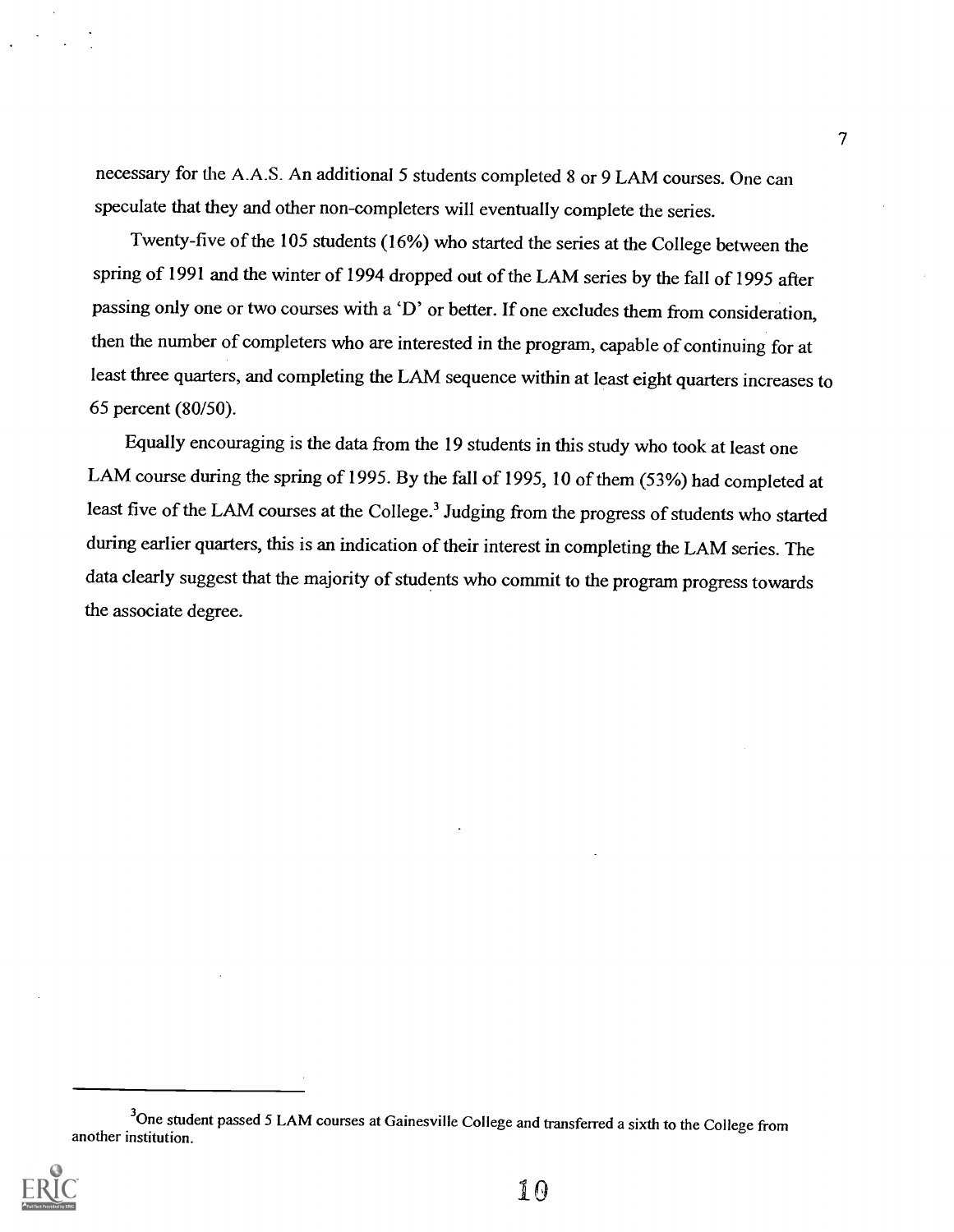| $\sim$ $\sim$ $\sim$ $\sim$<br>יו<br>ג<br>ג<br>s Earned at Gainesvil<br>on Dottowns (1) and Association<br>֧ׅ֚֚֚֚֚֚֚֚֚֚֚֚֚֚֚֓֕֡֡֓֓֡֓֡֓֡֓֡֓֡֟֓֡֡֓֡֟֓֡֟֓֡֟֓֡֟֓֡֟<br>ſ |                             |
|---------------------------------------------------------------------------------------------------------------------------------------------------------------------|-----------------------------|
| í                                                                                                                                                                   | ĺ                           |
|                                                                                                                                                                     | $\sim$ , and the Refl -care |
| es 1 and 2. Retentic                                                                                                                                                | l<br>C<br>$\frac{1}{2}$     |
|                                                                                                                                                                     |                             |

 $\mathbb{Z}_{\text{el}}$  1991 to the Fall of 1995  $^\circ$ <br>There were 173 stadents (sum of first diagonal) in the database who emplied in their first LAM course at Geimsville College from the spring of 1991 to the fall of 1995. A basic

|                                                         |                             |                          | $S_{\rm p}$ 91        | $\mathbf{S}$ u $\mathbf{S}$ | F91                     | W 92                                     | Sp 92                   | $\overline{\text{Su}}$ 92 | F 92     | $\frac{1}{\sqrt{93}}$ | Sp 93               | Su 93          | $F_{93}$   | W 94               |                | $\frac{25}{24}$       | $F\overline{94}$ | $\overline{W}$ 95 | $\overline{\text{Sp}}\overline{\text{95}}$ | $\frac{1}{56}$  | $F_{95}$          |                         | Enroll                   |                                                                  |
|---------------------------------------------------------|-----------------------------|--------------------------|-----------------------|-----------------------------|-------------------------|------------------------------------------|-------------------------|---------------------------|----------|-----------------------|---------------------|----------------|------------|--------------------|----------------|-----------------------|------------------|-------------------|--------------------------------------------|-----------------|-------------------|-------------------------|--------------------------|------------------------------------------------------------------|
|                                                         |                             | F 95                     |                       |                             |                         |                                          | $\mathbf{\sim}$         |                           |          |                       | 7 (3)               |                | 2 (1)<br>2 | $\frac{2}{3}$      | 4              |                       |                  |                   | $\overline{15}$                            | 4               | $\overline{A}$    | F 95                    | ភ                        |                                                                  |
|                                                         | Su 95                       |                          |                       |                             | $\overline{\mathbf{c}}$ |                                          |                         |                           |          | $\frac{1}{2}$         | S                   |                | ٢          | ς                  | 4              |                       |                  |                   | $\vec{r}$                                  | ∞               | τÊ<br>g.<br>F     | Su 95                   | $\frac{45}{5}$           |                                                                  |
|                                                         | $\mathsf{Sp}95$             |                          | $\bar{\mathsf{c}}$    | Ë                           |                         |                                          | $\sim$                  |                           |          |                       |                     | Ë              | ৹          | 4                  | 4              |                       |                  |                   | $\mathbf{\hat{c}}$                         |                 |                   | Sp 95                   | $\overline{50}$          |                                                                  |
|                                                         | $W_{95}$                    |                          |                       |                             |                         |                                          | 2                       |                           |          |                       | $\mathop{=}$        |                | n          | 4                  | n              |                       |                  | ؋                 |                                            |                 |                   | W <sub>95</sub>         | $\overline{\mathbf{30}}$ |                                                                  |
|                                                         | F 94                        | $\overline{\mathcal{C}}$ |                       |                             |                         |                                          | 3                       |                           |          |                       | $\overline{\omega}$ |                |            | 4                  | o              | $\mathbf{\mathbf{a}}$ | Š                |                   |                                            |                 |                   | F94                     | 38                       |                                                                  |
|                                                         | Su 94                       | 2                        |                       |                             |                         |                                          |                         |                           |          |                       | 19(5)               | 2              | o          | $\mathbf{\hat{z}}$ | Ó              | 4                     |                  |                   |                                            |                 |                   | Su 94                   | $\frac{4}{6}$            |                                                                  |
|                                                         | Sp 94                       |                          |                       |                             |                         |                                          |                         |                           |          |                       | ត                   |                | o          | 6                  | $\overline{c}$ |                       |                  |                   |                                            |                 |                   | Sp 94                   | 53                       |                                                                  |
|                                                         | $W\overline{94}$            | 4                        |                       |                             | $\mathbf{\mathsf{c}}$   | $\overline{2}$ (1)                       | $\overline{\mathbf{c}}$ |                           |          |                       | 23                  |                | ᇰ<br>r     |                    |                |                       |                  |                   |                                            |                 |                   | W <sub>94</sub>         | $\overline{5}$           |                                                                  |
|                                                         | $F_{93}$                    | 5(1)                     |                       | $\frac{3}{2}$               |                         | $\frac{1}{3}$                            |                         |                           |          | 24                    | ς                   | $\overline{c}$ |            |                    |                |                       |                  |                   |                                            |                 | $F\overline{93}$  |                         | ភ                        |                                                                  |
|                                                         | $\mathbf{S}$ u $\mathbf{S}$ | 4                        |                       | 6 (2)                       | 4                       | $\mathbf{\hat{c}}$                       |                         |                           |          | 25                    | 4                   |                |            |                    |                |                       |                  |                   |                                            |                 | Su 93             |                         | 45                       |                                                                  |
|                                                         | Sp93                        | $\frac{1}{2}$            | $\frac{1}{2}$         |                             | 4                       |                                          |                         |                           |          | $\overline{27}$       |                     |                |            |                    |                |                       |                  |                   |                                            |                 | Sp93              | 47                      |                          |                                                                  |
|                                                         | $\overline{W}$ 93           | 7(1)                     | $\mathbf{\mathbf{a}}$ | 4                           | 4                       | ς                                        |                         |                           | ē        |                       |                     |                |            |                    |                |                       | ÿ.               |                   |                                            |                 | $W_{93}$          | $\overline{\mathbf{c}}$ |                          |                                                                  |
| Retention as of First LAM Course at Gainesville College | F 92                        | O                        |                       |                             | 4                       | S                                        | $\mathrel{\sim}$        | ්                         |          |                       |                     |                |            |                    |                |                       |                  |                   |                                            |                 | $F_{92}$          | 25                      |                          |                                                                  |
|                                                         | Su 92                       | $\mathbf{r}$             | 2                     | $\infty$                    | ৩                       | 7                                        | $\sim$                  |                           |          |                       |                     |                |            |                    |                |                       |                  |                   |                                            |                 | Su 92             | 38                      |                          |                                                                  |
|                                                         | Sp 92                       | $\overline{c}$           | Z                     | $\bullet$                   | ৩                       | $\mathrel{\mathop{\mathsf{=}}\nolimits}$ |                         |                           |          |                       |                     |                |            |                    |                |                       |                  |                   |                                            |                 | $Sp\overline{92}$ | 39                      |                          |                                                                  |
|                                                         | W 92                        | $\overline{6}$           | 2                     | $\overline{\mathbf{C}}$     | ∞                       |                                          |                         |                           |          |                       |                     |                |            |                    |                |                       |                  |                   |                                            |                 | W <sub>92</sub>   | $\frac{8}{3}$           |                          |                                                                  |
|                                                         | F91                         | $\overline{6}$           | $\mathbf{\mathsf{c}}$ | $\overline{c}$              |                         |                                          |                         |                           |          |                       |                     |                |            |                    |                |                       |                  |                   |                                            |                 | F91               | 33                      |                          |                                                                  |
|                                                         | $\sin 91$<br>$\overline{9}$ |                          |                       |                             |                         |                                          |                         |                           |          |                       |                     |                |            |                    |                |                       |                  |                   |                                            |                 | $\mathbf{S}$ u 91 | $\overline{2}$          |                          |                                                                  |
|                                                         | S <sub>D</sub><br>ಸ         |                          | Ŧ                     |                             |                         | F.                                       | ĥ,<br>ÿ                 | Ħ                         | Ñ        | á                     |                     | S<br>å,        |            |                    |                |                       |                  |                   |                                            |                 | $S_{\rm D}$ 91    | $\overline{31}$         |                          |                                                                  |
| <b>L</b><br>Blon                                        | FLC<br>5091                 | $\sin 91$                |                       | F91                         | W 92                    | Sp92                                     | Su 92                   | F92                       | $W_{93}$ | Sp 93                 | Su 93               | $F_{93}$       | W 94       | <b>be ds</b>       | Su 94          | F <sub>94</sub>       | W <sub>95</sub>  | Sp 95             | Su 95                                      | F <sub>95</sub> |                   | nroll                   |                          | able 2. Associate Degrees EArned at Gainesville College<br>egree |

-1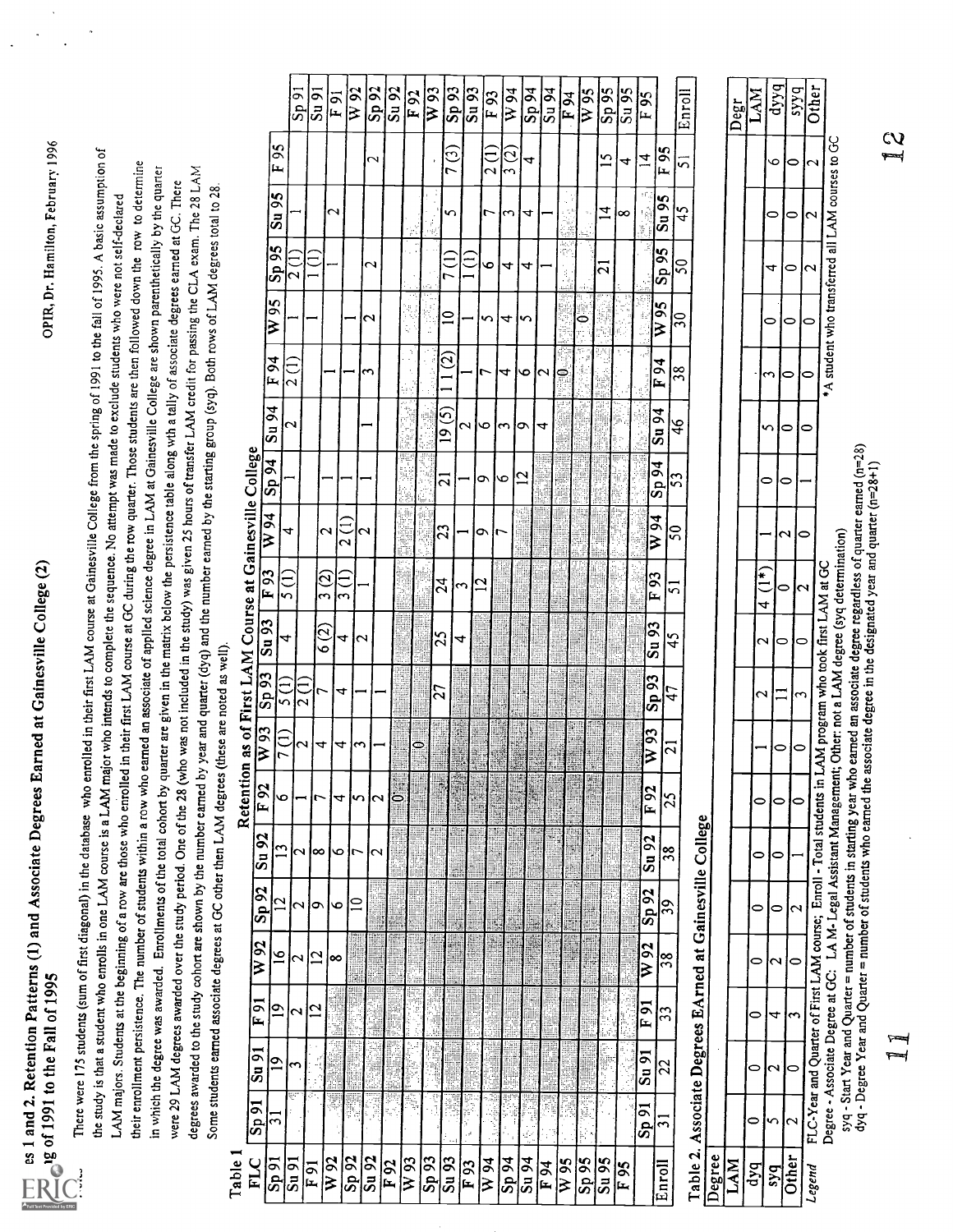

| $\frac{132}{10\tan 100}$                            |                          |                               |                         |        |        |
|-----------------------------------------------------|--------------------------|-------------------------------|-------------------------|--------|--------|
| z<br>ຮັ                                             | 4                        | δŚ<br>$\overline{\mathbf{s}}$ |                         |        | i<br>C |
| द्र<br>$\mathbf{s}$                                 | $\overline{12}$          | Sp95                          |                         |        | 227    |
| W 94                                                | $\overline{r}$           | W <sub>95</sub>               | 4                       |        | 571    |
| $\begin{array}{c}\n\hline\nF 93 \\ 12\n\end{array}$ |                          | $F_{94}$                      | t                       | 583    |        |
| $\frac{26 \text{ m}}{2}$                            | $\overline{\phantom{0}}$ | <b>5u 94</b>                  | $\overline{\mathbf{c}}$ | 50.0   |        |
| Sp 93                                               | 27                       | 50 q <sup>2</sup>             | <u>ដ</u>                | 77.8   |        |
| $W^{102}$<br>$W^{03}$<br>$W^{04}$<br>$W^{04}$       |                          |                               |                         |        |        |
| 5000<br>$\mathbf{\Omega}$                           | W <sub>94</sub>          |                               |                         | ິ      |        |
| 76 de<br>$\Xi$                                      | $F_{93}$                 |                               |                         | 10.0   |        |
| 76 N<br>$\infty$                                    | S,<br>ã                  |                               |                         | 50.0   |        |
| $\frac{2}{5}$<br>$\overline{a}$                     | <u>ခု</u>                |                               |                         |        |        |
| reno                                                | Su 92                    |                               |                         |        |        |
| $\frac{1}{2}$<br>$\overline{a}$                     | è                        | $\mathbf{\mathsf{c}}$         |                         | 。<br>。 |        |
|                                                     |                          | ø                             |                         |        |        |

| ֧֦֧֧֧֚֚֚֚֚֚֚֚֚֚֚֚֚֚֚֚֚֚֚֚֚֚֚֚֚֚֚֚֚֚֚֝֝֝֓ | $\frac{8}{2}$        |      |
|------------------------------------------|----------------------|------|
| Enrolled Spr 91 to Wtr 94                | Graduated by Fall 95 | Rate |

| Die 3: One-Year Retention Rates: Spring 1991-Sp92 to Summer 1994-Su95<br>Due Si Viers And Graduates as of Fall 1995<br>Coble 4. LAM Graduates as of Fall 1995<br>Lugal Assistant Management Program<br>Dr. Hamilton, OPIR, February 1996 |                                |                                               |                        |                                                                             |                                  |                                                           |                                                                                                                                                                                                                                                                                                                                                                                                                                            |                                   |                                     |                 |                       |                           |                                |                             |
|------------------------------------------------------------------------------------------------------------------------------------------------------------------------------------------------------------------------------------------|--------------------------------|-----------------------------------------------|------------------------|-----------------------------------------------------------------------------|----------------------------------|-----------------------------------------------------------|--------------------------------------------------------------------------------------------------------------------------------------------------------------------------------------------------------------------------------------------------------------------------------------------------------------------------------------------------------------------------------------------------------------------------------------------|-----------------------------------|-------------------------------------|-----------------|-----------------------|---------------------------|--------------------------------|-----------------------------|
| 1-Yr Retention Rate:                                                                                                                                                                                                                     |                                |                                               |                        | Enrolled Fourth Quarter After First LAM<br>Total Enrolled First LAM Quarter |                                  |                                                           | 200x                                                                                                                                                                                                                                                                                                                                                                                                                                       |                                   |                                     |                 |                       |                           |                                |                             |
| One-Year LAM Retention Rates<br>Table 3                                                                                                                                                                                                  |                                |                                               |                        |                                                                             |                                  |                                                           |                                                                                                                                                                                                                                                                                                                                                                                                                                            |                                   |                                     |                 |                       |                           |                                |                             |
| Start Qtr                                                                                                                                                                                                                                | 5p91<br>$\overline{31}$        | $Su$ 91                                       | $\overline{\Xi}$<br>12 | $\overline{W}$ 92<br>∞                                                      | $\frac{26}{3}$<br>$\overline{a}$ | $\frac{26 \text{ m}}{8 \text{ m/s}}$<br>$\mathbf{\Omega}$ | <b>ESS</b><br>1992<br>$\ddot{\circ}$                                                                                                                                                                                                                                                                                                                                                                                                       | $\frac{20}{3}$                    | $\frac{26 \text{ m}}{20}$           | $\frac{56}{15}$ | $\frac{16 M}{1}$      | $\frac{16}{29}$           | $\frac{16 \text{ n}}{24}$      | Total                       |
| End Qtr<br>⋴                                                                                                                                                                                                                             | $\frac{26}{3}$<br>$\mathbf{r}$ | $\frac{26 \text{ m}}{2}$<br>$\mathbf{\Omega}$ | $\frac{26}{15}$<br>٣   | $\frac{20}{3}$<br>4                                                         | $\overline{F}$ 93                | $\overline{W94}$<br>$\bullet$                             | <b>F03</b>                                                                                                                                                                                                                                                                                                                                                                                                                                 | $\frac{27}{5p\,94}$<br><b>M94</b> | $\frac{16 \text{ nS}}{24}$<br>4     | $\frac{12}{F}$  | $\frac{1}{8}$<br>7    | $56$ ds<br>$\frac{2}{12}$ | $\frac{26 \text{ m}}{25}$<br>4 | $\sqrt{\frac{1}{2}}$<br>132 |
| 1-Yr Rate                                                                                                                                                                                                                                | $\frac{1}{387}$                | 66.7                                          | 58.3                   | $\frac{1}{50.0}$                                                            | 0.01                             | ြိ                                                        |                                                                                                                                                                                                                                                                                                                                                                                                                                            | 77.8<br>$\overline{a}$            | $\frac{1}{50}$<br>$\mathbf{\Omega}$ | ြို့            | $\overline{571}$<br>4 | 33.3<br>4                 |                                | $rac{65}{49.2}$             |
| *meaningful rates should be based on at least ten students                                                                                                                                                                               |                                |                                               |                        |                                                                             |                                  |                                                           |                                                                                                                                                                                                                                                                                                                                                                                                                                            |                                   |                                     |                 |                       |                           | 25.0                           |                             |
| Table 4                                                                                                                                                                                                                                  |                                |                                               |                        |                                                                             |                                  |                                                           | LAM Graduates as of Fall 1995 (Variable length of time between student groups)                                                                                                                                                                                                                                                                                                                                                             |                                   |                                     |                 |                       |                           |                                |                             |
| Enrolled Spr 91 to Wtr 94                                                                                                                                                                                                                |                                |                                               | $\frac{911}{2}$<br>Z   |                                                                             |                                  |                                                           |                                                                                                                                                                                                                                                                                                                                                                                                                                            |                                   |                                     |                 |                       |                           |                                |                             |
| Graduated by Fall 95                                                                                                                                                                                                                     |                                |                                               | 28                     |                                                                             |                                  |                                                           |                                                                                                                                                                                                                                                                                                                                                                                                                                            |                                   |                                     |                 |                       |                           |                                |                             |
| Rate                                                                                                                                                                                                                                     |                                |                                               | 24.1                   |                                                                             |                                  |                                                           |                                                                                                                                                                                                                                                                                                                                                                                                                                            |                                   |                                     |                 |                       |                           |                                |                             |
|                                                                                                                                                                                                                                          |                                |                                               |                        |                                                                             |                                  |                                                           | All students enrolled in their first LAM course between Spring 1991 and Winter 1994 and had eight quarters or more to earn an associate degree in LAM.<br>Students were followed for a variable length of time: Spring 1991 to Fall 1995 (19 quarters) as compared to Winter 1994 to Fall 1995 (8 quarters)<br>Student who received 25 hours of transfer LAM credits for passing CLA exam not included. She never took a LAM course at GC. |                                   |                                     |                 |                       |                           |                                |                             |
| System-wide retention rates represent the percentages of<br><b>One-Year System-wide Retention Rates</b>                                                                                                                                  |                                |                                               |                        |                                                                             |                                  |                                                           | Three-year Graduation Rate: First-time, Full-time Students                                                                                                                                                                                                                                                                                                                                                                                 |                                   |                                     |                 |                       |                           |                                |                             |
| students who are re-enrolled or transferred within the University<br>System in the following fall quarter.<br>respective pools of fall quarter, first-time, full-time entering                                                           |                                |                                               |                        |                                                                             |                                  |                                                           | Fall 1991 to Spring 1994<br>Fall 1990 to Spring 1993                                                                                                                                                                                                                                                                                                                                                                                       | 20.6<br>$\frac{1}{20}$<br>ပ္ပ     | $\frac{14.5}{2}$<br>$\mathbf{z}$    |                 |                       |                           |                                |                             |
| Fall to Fall                                                                                                                                                                                                                             | ပ္ပ                            | $\mathbf{z}$                                  |                        |                                                                             |                                  |                                                           |                                                                                                                                                                                                                                                                                                                                                                                                                                            |                                   |                                     |                 |                       |                           |                                |                             |
| 1989-1990                                                                                                                                                                                                                                | $\frac{8.16}{2}$               | e<br>P                                        |                        |                                                                             |                                  |                                                           |                                                                                                                                                                                                                                                                                                                                                                                                                                            |                                   |                                     |                 |                       |                           |                                |                             |
| 1991-1992<br>1990-1991                                                                                                                                                                                                                   | 75.4<br>68.7                   | 65.0                                          |                        |                                                                             |                                  |                                                           |                                                                                                                                                                                                                                                                                                                                                                                                                                            |                                   |                                     |                 |                       |                           |                                |                             |
| 1992-1993<br>1993-1994                                                                                                                                                                                                                   | 72.4<br>78.0                   | 65.4<br>63.6                                  |                        |                                                                             |                                  |                                                           |                                                                                                                                                                                                                                                                                                                                                                                                                                            |                                   |                                     |                 |                       |                           |                                |                             |
|                                                                                                                                                                                                                                          |                                |                                               |                        |                                                                             |                                  |                                                           |                                                                                                                                                                                                                                                                                                                                                                                                                                            |                                   |                                     |                 |                       |                           |                                |                             |
|                                                                                                                                                                                                                                          |                                |                                               |                        |                                                                             |                                  |                                                           |                                                                                                                                                                                                                                                                                                                                                                                                                                            |                                   |                                     |                 |                       |                           |                                |                             |
|                                                                                                                                                                                                                                          |                                |                                               |                        |                                                                             |                                  |                                                           |                                                                                                                                                                                                                                                                                                                                                                                                                                            |                                   |                                     |                 |                       |                           |                                |                             |
|                                                                                                                                                                                                                                          | గా<br>$\leftarrow$             |                                               |                        |                                                                             |                                  |                                                           | BEST COPY AVAILABLE                                                                                                                                                                                                                                                                                                                                                                                                                        |                                   |                                     |                 |                       |                           |                                |                             |
|                                                                                                                                                                                                                                          |                                |                                               |                        |                                                                             |                                  |                                                           |                                                                                                                                                                                                                                                                                                                                                                                                                                            |                                   |                                     |                 |                       |                           |                                |                             |
|                                                                                                                                                                                                                                          |                                |                                               |                        |                                                                             |                                  |                                                           |                                                                                                                                                                                                                                                                                                                                                                                                                                            |                                   |                                     |                 |                       |                           |                                |                             |
|                                                                                                                                                                                                                                          |                                |                                               |                        |                                                                             |                                  |                                                           |                                                                                                                                                                                                                                                                                                                                                                                                                                            |                                   |                                     |                 |                       |                           |                                |                             |
|                                                                                                                                                                                                                                          |                                |                                               |                        |                                                                             |                                  |                                                           |                                                                                                                                                                                                                                                                                                                                                                                                                                            |                                   |                                     |                 |                       |                           |                                |                             |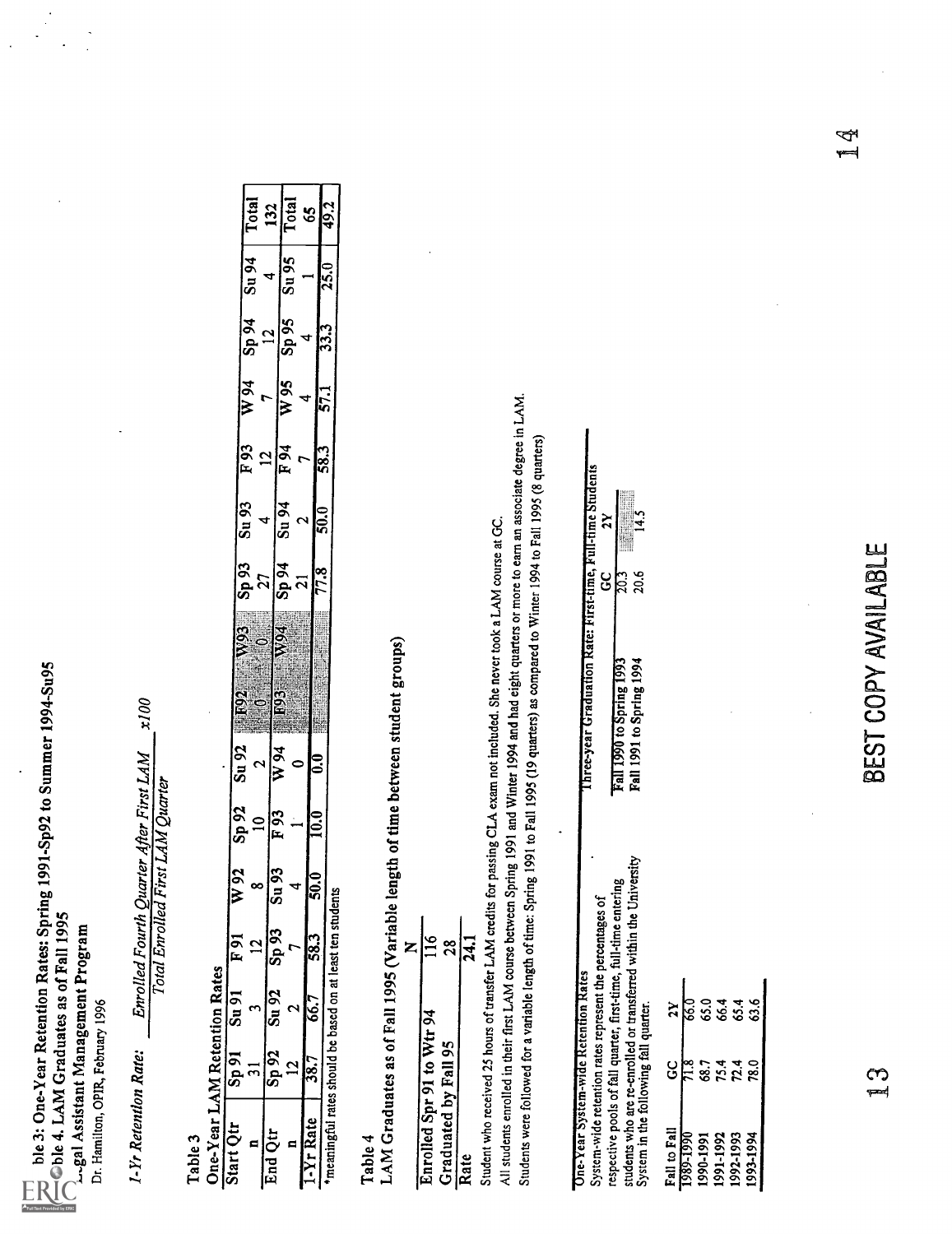#### Table 5. Number of LAM Courses Taken as of Quarter of First GC LAM Course

#### Gainesville College

(0112, 1)r. Ilamilion, February 1996

#### Conclusions

- $\boldsymbol{l}$ 50 out of 105 (48%) students who took at least one LAM course at GC and passed it and subsequent LAM courses with a 'D' or better between the spring of 1991 and the winter of 1994 went on to complete the series of LAM courses by the fall of 1995. Twenty eight of the 50 earned an Associate of Applied Science in LAM from GC by the fall of 1995. It is likely that at least some, if not all, of the 22 series- completers without degrees are taking the 60 hours of general education credits necessary for their AAS in LAM.
- 2 Another 5 students from the above group have 8 or 9 LAM courses completed ( $55/105 = 52\%$ ). It is likely that at least some non-completers still intend to finish the sequence.
- 3 25 of the 105 (16%) students who started the LAM series between Sp91 and W95 dropped out of the program by the fall of 1995 after passing only 2 courses with a 'D' or better.
- Note The LAM sequence consists of 11 courses (12 as of the summer of 1994) that take approximately eight quarters to complete. Students who started their first LAM at GC from the spring of 1991 through to the winter of 1994 had at least eight quarters to complete the sequence. One or two LAM courses are offered per quarter. For example, the number of LAM courses offered in the spring of 1995 to winter of 1996 series are as follows: Sp95-2 courses, Su95-2, F95-1, W94-2, Sp96-1, Su96-1, F96-1, W96-2. As of the summer of 1994, students must take an additional LAM course (total of 12) that is offered for the first time during the summer of 1996.
- Cohort Students who took at least one LAM course at GC with a 'D' or better were followed from the quarter of their first LAM course at GC through to the fall of 1995. Only LAM courses with a grade of 'D' or better were counted. Three of the 154 students in the study earned several LAM credits through transfer from another institution or by exam.

Total N 178 LAM Course on Transcript

-3 Never took a LAM at GC

-21 Never passed a LAM at GC with >=D

Subtotal 154 Number of students entered into matrix

| Qtr of                     |                         |              |                     |                | <b>Number of LAM Courses</b> |       |   |              |                |    |                         |                           |                                        |  |
|----------------------------|-------------------------|--------------|---------------------|----------------|------------------------------|-------|---|--------------|----------------|----|-------------------------|---------------------------|----------------------------------------|--|
| 1st LAM                    | 1                       | $\mathbf{2}$ | 3                   | 4              | 5                            | 6     | 7 | 8            | 9              | 10 | 11                      | <b>Total</b>              |                                        |  |
| $\sqrt{\text{Sp }91}$      | 1                       | 6            |                     | 2              | 3                            |       |   |              | $\overline{2}$ |    | 11                      | $26\%$                    |                                        |  |
| $\sqrt{\text{Su}91}$       |                         |              |                     |                |                              |       |   |              |                |    | $\overline{c}$          | $3\overline{3}$           |                                        |  |
| $\overline{F91}$           | 1                       | ı            |                     |                |                              | 1     |   |              | 1              |    | 6                       | 10.                       |                                        |  |
| $\overline{W92}$           |                         | 2            |                     | п              | 1                            |       |   |              |                |    | $\overline{\mathbf{3}}$ | $7\overline{ }$           |                                        |  |
| Sp92                       | $\overline{2}$          | 2            | 3                   | $\overline{2}$ |                              |       |   |              |                |    | 1                       | 101                       |                                        |  |
| $\overline{Su}$ 92         | 1                       |              |                     |                |                              |       |   |              |                |    |                         | $2 -$                     |                                        |  |
| $\overline{F92}$           |                         |              |                     |                |                              |       |   |              |                |    |                         | $\mathbf{0}$              |                                        |  |
| $\overline{W}$ 93          |                         |              |                     |                |                              |       |   |              |                |    |                         | $\bf{0}$                  |                                        |  |
| Sp <sub>93</sub>           |                         | 2            | 3.                  |                | 1                            |       |   | 1            |                |    | 18                      | 26 <sub>1</sub>           |                                        |  |
| Su 93                      | I                       |              | 1                   |                | $\mathbf{I}$                 |       |   |              |                |    |                         | $\left  4 \right $        |                                        |  |
| $\overline{F93}$           | $\overline{\mathbf{2}}$ |              | 3                   |                |                              |       |   |              |                |    | 6                       | 1174                      | Sp91-W94 11 LAM                        |  |
| $\overline{W94}$           | 2                       |              |                     | 1              |                              |       |   |              |                |    | $\overline{2}$          | 6 <sup>1</sup>            | <b><i>Kill 105 Million 50 Mill</i></b> |  |
| $\overline{{\rm Sp}\, 94}$ |                         |              |                     | 3.             |                              |       |   |              | 3              |    |                         | IJ.                       |                                        |  |
| $\overline{Su\,94}$        | $\overline{2}$          |              |                     |                |                              |       |   |              |                |    |                         | B                         |                                        |  |
| $\overline{F94}$           |                         |              |                     |                |                              |       |   |              |                |    |                         | $\overline{\mathbf{0}}$ . |                                        |  |
| $\overline{W}$ 95          |                         |              |                     |                |                              |       |   |              |                |    |                         | $10^{11}$                 |                                        |  |
| $Sp$ 95*                   | 6                       | $\mathbf{2}$ | 1                   |                | 9                            |       |   |              |                |    |                         | $\overline{19}$           |                                        |  |
| Su 95                      | $\overline{2}$          |              | $\overline{\bf{4}}$ |                |                              |       |   |              |                |    |                         | $\cdot$ 7 $\cdot$         |                                        |  |
| F 95                       | 11                      |              |                     |                |                              |       |   |              |                |    |                         | $\overline{\mathbf{11}}$  |                                        |  |
| Total                      | 32 <sup>°</sup>         | 19           |                     | $17$ 10        | tindup<br>15 <sup>1</sup>    | $2 -$ | 0 | $\mathbf{2}$ | 7              | 0  | 50                      | 154                       |                                        |  |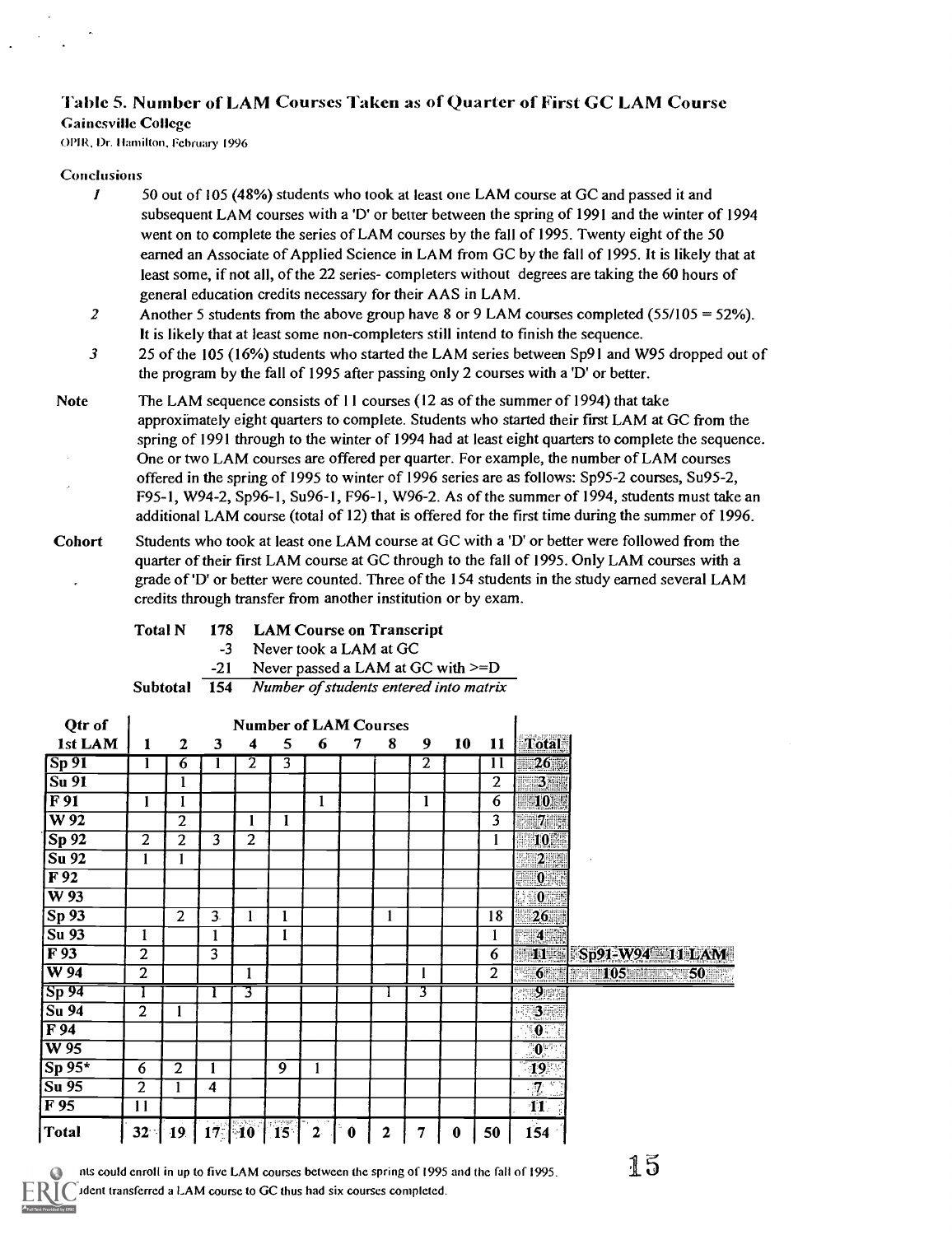

 $\ddot{\phantom{1}}$ 

 $\ddot{\phantom{0}}$ 

|                  |                                              |                            |      |               | l.<br><b>Race Manager Race</b> | <b>ACCEPTANTING</b> | y | <b>RANGESOX</b>    |               |                  |
|------------------|----------------------------------------------|----------------------------|------|---------------|--------------------------------|---------------------|---|--------------------|---------------|------------------|
|                  |                                              |                            | Amer | <u> 김</u>     | <b>Mhite</b>                   | Mixed               |   |                    |               |                  |
| Calendar Year GC | ivalen<br>Eouj                               | Z                          |      |               |                                |                     |   | $\mathbf{c}$<br>SN |               | Female           |
| 993              | J<br>င္ပြ                                    |                            |      | $\frac{2}{3}$ | <mark>X</mark> <<br>c          | <b>N%</b><br>c      |   | ្តុ<br>><<br>c     | ⊆             | $\frac{8}{3}$    |
|                  | ລິ                                           | $\boldsymbol{\hat{3}}$     |      | ر<br>پ        | <u>476</u>                     |                     |   |                    |               | $\frac{100}{20}$ |
| 1994             | ù<br>ू<br>ठ                                  | ິສ                         |      |               | 100.0<br>ని                    |                     |   |                    |               |                  |
| 568              | တိ<br>Fal<br>ខ្ព<br>—<br>ගි<br>₹             | $\boldsymbol{\mathcal{Z}}$ |      | ว<br>ว        |                                | ္ပ                  |   |                    |               | 91.3             |
|                  |                                              |                            |      | င္ပ           | 97.7                           | ვ<br>2              |   | 14.0<br>ဖ          | 22            | 86.0             |
| 1995             | $\frac{5}{5}$<br>93 to Fal                   | - 20.                      | l    |               | <b>982</b><br>ļ                | ్ధ                  |   |                    | $\frac{5}{2}$ |                  |
|                  | Amer Ind - American Indian or Alaskan Native |                            |      |               |                                |                     |   |                    |               | 89.0             |

|                            | Cohort: One hundred and nine students who enrolled in  |                         |                          |                                    |                        | their first LAM course at Gainesville College during the 1993, 1994, or 1995 calendar year. |                          |                               |                   |               |                      |                         |               |           |           |               |
|----------------------------|--------------------------------------------------------|-------------------------|--------------------------|------------------------------------|------------------------|---------------------------------------------------------------------------------------------|--------------------------|-------------------------------|-------------------|---------------|----------------------|-------------------------|---------------|-----------|-----------|---------------|
| Legal Assistant Management |                                                        |                         | 9                        |                                    | Race                   |                                                                                             |                          | ı.                            |                   | Sex           |                      |                         |               |           |           |               |
| Calendar Year              | <b>GC Equivalent</b>                                   | Z                       | Amer Ind<br>$\mathbf{C}$ | <b>N%</b>                          |                        | White                                                                                       | <b>Mixed</b>             |                               | Male              |               | Female               |                         |               |           |           |               |
| <b>1993</b>                | Wtr 93 to Fall 93                                      | $\overline{43}$         | $\overline{\phantom{a}}$ | ြို                                | ł5,<br>c               | <b>N%</b><br>677                                                                            | c<br>$\bullet$           | <b>N%</b><br>$\overline{0.0}$ | c<br>4            | <b>N%</b>     | ဇ္ကြ<br>$\mathbf{r}$ | <b>N%</b>               |               |           |           |               |
| 1994                       | Wtr 94 to Fall 94                                      | 23                      | $\bullet$                | $\overline{0}$                     | 23                     | 100.0                                                                                       | $\circ$                  |                               | $\alpha$ $\omega$ | တ် ထိ         |                      | 91.3<br>$\frac{200}{7}$ |               |           |           |               |
|                            | 1995 Wr 95 to Fall 95<br>1993:t671995 Wr 96 to Fall 95 | $\overline{.601}$<br>43 | $\circ$<br>l÷            | $\overline{6.0}$<br>$\overline{0}$ | $-0$<br>$\overline{4}$ | 98.2<br>97.7                                                                                | $\overline{\phantom{0}}$ | ဝ ၈ ၈<br>ဝ ဂါဝိ               |                   | 14.0          | $rac{25}{25}$        | 86.0                    |               |           |           |               |
|                            | Amer Ind - American Indian or Alaskan Native           |                         |                          |                                    |                        |                                                                                             |                          |                               | $\frac{1}{2}$     | <b>POLT</b>   |                      | 89.0                    |               |           |           |               |
| Gainesville College        |                                                        |                         |                          | Y,                                 |                        | <b>Race</b>                                                                                 |                          |                               |                   |               |                      |                         |               |           |           |               |
| Fall Quarters              |                                                        | Black                   |                          | <b>White</b>                       |                        | Mixed                                                                                       |                          | Amer Ind                      |                   | Other         |                      | Male                    | $\frac{8}{3}$ |           |           |               |
| 1993                       | z                                                      | c                       | N%                       | c                                  | N%                     | c                                                                                           | <b>N%</b>                | c                             | ៵៓                | c             | $\frac{2}{3}$        | c                       | <b>N%</b>     | Female    | <b>NS</b> |               |
| 1994                       | 2632                                                   | န္တ                     | <u>و</u>                 | 2466                               | 93.7                   | ≨                                                                                           | $\mathbf{0}$             | ≌                             | 2.O               | ន             | $\frac{0}{2}$        | 1078                    | 41.0          | 1554<br>c | 59.0      |               |
| 1995                       | 2642                                                   | $\mathfrak{S}$          | $\mathbf{Q}$<br>ო        | 2477                               | 93.8                   | ≨                                                                                           | $\mathbf{S}$             | $\overline{C}$                | $\overline{0}$    | 8             | 2.3                  | 1094                    | 41.4          | 1548      | 58.6      |               |
| 1993 to 1995               | 2646                                                   | 100                     | $\frac{3.8}{3.6}$        | 2458                               | 92.9                   | မာ                                                                                          | $\overline{0}$           | $\infty$                      | $\ddot{\circ}$    | 75            | 2.8                  | 1088                    | 41.1          | 1558      | 58.9      |               |
|                            | ,7920                                                  | 882                     |                          | 1401                               | 93.4                   | ဖွဲ့                                                                                        | 5                        | 36                            | ်                 | $\frac{5}{6}$ | 2.4                  | 3260                    |               |           |           |               |
|                            | Other includes Asian or Pacific Islander and Hispanic  |                         |                          |                                    |                        |                                                                                             |                          |                               |                   |               |                      |                         | 41.2          | 4660      | 58.8      |               |
|                            |                                                        |                         |                          |                                    |                        |                                                                                             |                          | $\bullet$                     |                   |               |                      |                         |               |           |           |               |
|                            |                                                        |                         |                          |                                    |                        |                                                                                             |                          |                               |                   |               |                      |                         |               |           |           |               |
|                            | $\frac{6}{1}$                                          |                         |                          | ż,                                 |                        |                                                                                             |                          |                               |                   |               |                      |                         |               |           |           | L<br>$\equiv$ |
|                            |                                                        |                         |                          |                                    |                        |                                                                                             |                          |                               |                   |               |                      |                         |               |           |           |               |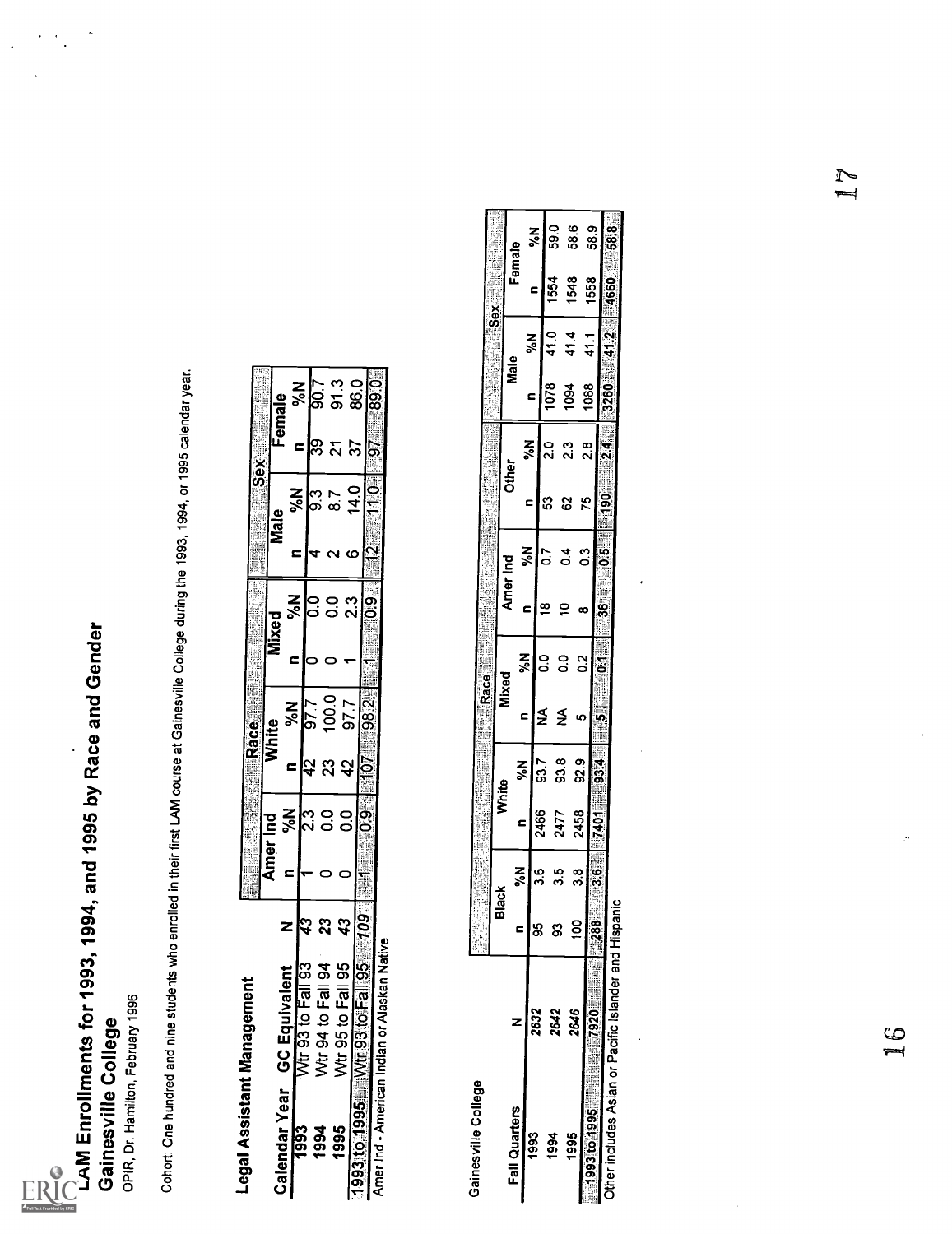# Interoffice

to: Joan Marler

 $\langle \cdot \rangle$ 

from: Dr. John M. Hamilton

subject: LAM Graduate Survey

date: May 1, 1996

cc: Drs. Watkins and Fuller

Enclosed is a summary analysis of the Legal Assistant Program Graduate Survey administered during the spring of 1996. Comments to open-ended questions are included. Eleven of 29 graduates responded (38% response rate).

المداء

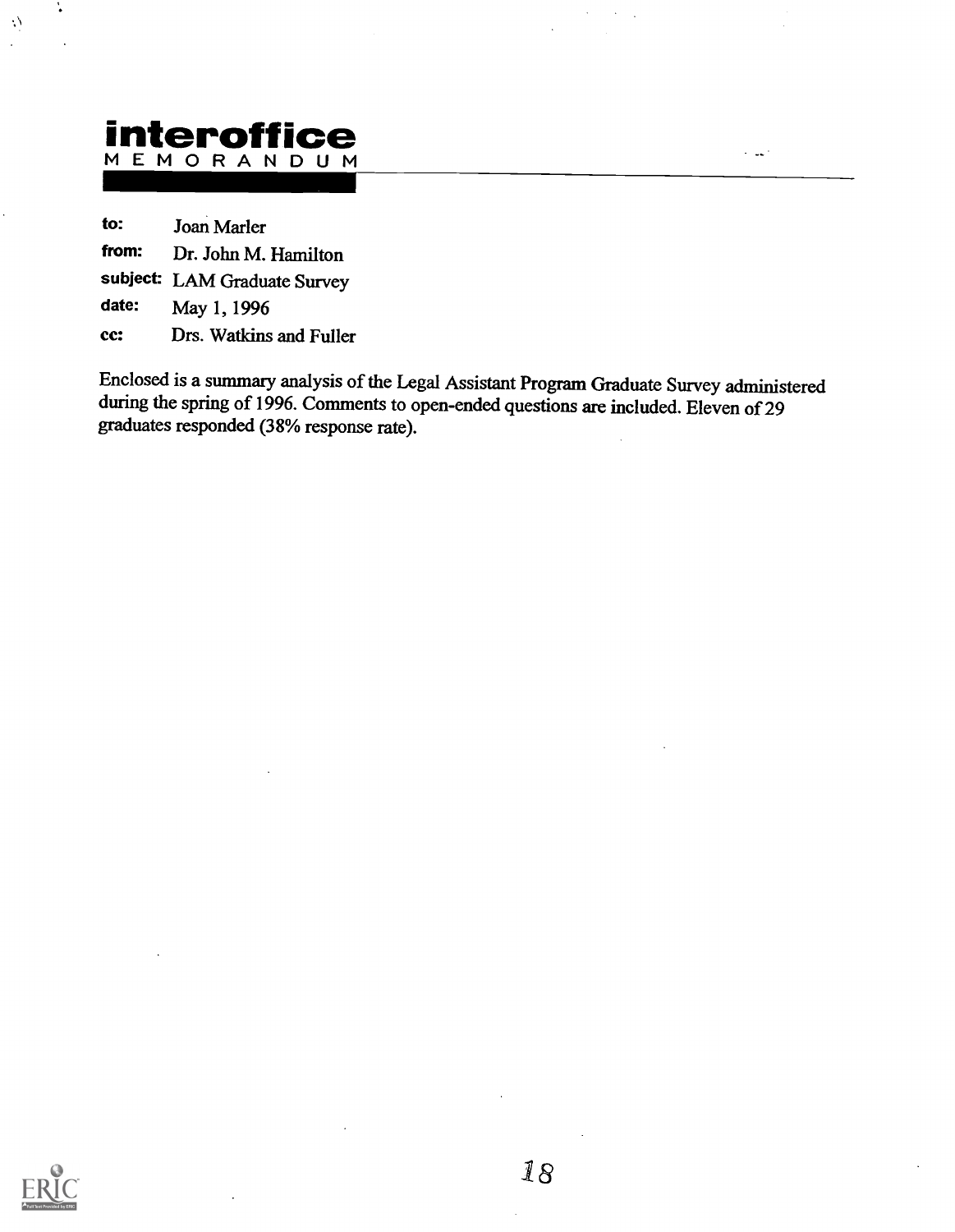### Legal Assistant Program Graduate Survey - Spring 1996

Dr. Hamilton, OPIR

÷

à

|                                                        | n    |                         | %N    | N           |                         |           |
|--------------------------------------------------------|------|-------------------------|-------|-------------|-------------------------|-----------|
| $\overline{1 \text{ Age}}$                             |      |                         |       |             |                         |           |
| 18-22                                                  |      | 1                       | 9.1   |             |                         |           |
| $23 - 27$                                              |      | 3                       | 27.3  |             |                         |           |
| 28-32                                                  |      | $\overline{\mathbf{4}}$ | 36.4  |             |                         |           |
| $32$ or $>$                                            |      | 3                       | 27.3  | 11          |                         |           |
| 2 Sex                                                  |      |                         |       |             |                         |           |
| Male                                                   |      | 2                       | 18.2  |             |                         |           |
| Female                                                 |      | 9                       | 81.8  | 11          |                         |           |
| 3 Continue education after GC                          |      |                         |       |             |                         |           |
| Yes                                                    |      | 3                       | 30.0  |             |                         |           |
| No                                                     |      | 7                       | 70.0  | 10          |                         |           |
| 4 If continued education, what type institution attend |      |                         |       |             |                         |           |
| Four-year                                              |      |                         |       |             |                         |           |
|                                                        |      | 3                       | 100.0 |             |                         |           |
| Graduate                                               |      |                         | 0.0   |             |                         |           |
| Law                                                    |      |                         | 0.0   |             |                         |           |
| Other                                                  |      |                         | 0.0   | 3           |                         |           |
| 5 List all degrees                                     |      |                         |       |             |                         |           |
| Associate                                              |      | 9                       | 100.0 |             |                         |           |
| <b>Bachelor</b>                                        |      |                         | 0.0   |             |                         |           |
| <b>Master</b>                                          |      |                         | 0.0   |             |                         |           |
| Doctorate                                              |      |                         | 0.0   | 9           |                         |           |
| 6 Taken the NALA-CLA Exam                              |      |                         |       |             |                         |           |
| Yes                                                    |      | $\boldsymbol{2}$        | 18.2  |             |                         |           |
| No                                                     |      | 9                       | 81.8  | 11          |                         |           |
| 7 If yes above, did you pass?                          |      |                         |       |             |                         |           |
| Yes                                                    |      |                         | 0.0   |             | (1 - Do not know yet)   |           |
| No                                                     |      |                         | 100.0 | 1           |                         |           |
| 8 If no above, do you plan to take the CLA exam?       |      |                         |       |             |                         |           |
| Yes                                                    |      | 7                       | 77.8  |             | (1 - Not sure response) |           |
| No                                                     |      | $\overline{2}$          | 22.2  | 9           |                         |           |
| 9 Are you currently a certified paralegal?             |      |                         |       |             |                         |           |
| Yes                                                    |      |                         | 0.0   |             |                         |           |
| No                                                     |      | 11                      | 100.0 | 11          |                         |           |
| 10 Date of graduation from GC                          |      |                         |       |             |                         |           |
| Winter<br>1                                            | 1993 |                         |       |             |                         |           |
| <b>Spring</b><br>3                                     | 1994 | 3<br>$\boldsymbol{2}$   |       | Spring 1993 | Summer 94               | Fall 95   |
| Summer<br>5                                            |      |                         |       | Summer 93   | Winter 95               | Spring 96 |
| Fall<br>1                                              | 1995 | 4                       |       | Summer 93   | Spring 95               | Summer 96 |
|                                                        | 1996 | $\boldsymbol{2}$        |       | 1994        | Summer 95               |           |
| 11 Employment status                                   |      |                         |       |             |                         |           |
| Private law office                                     |      | 5                       | 45.5  |             |                         |           |
| Law-related gov't office                               |      | $\mathbf{1}$            | 9.1   |             |                         |           |
| Business, but not law                                  |      | 5                       | 45.5  |             |                         |           |
| Unemployed, seeking                                    |      |                         | 0.0   |             |                         |           |
| Unemployed, not seeking                                |      |                         | 0.0   | 11          |                         |           |
| 12 If employed, job description                        |      |                         |       |             |                         |           |
| Paralegal or Legal Ass't                               |      | 5                       | 45.5  |             |                         |           |
| <b>Legal Secretary</b>                                 |      | 1                       | 9.1   |             |                         |           |
| <b>Office Manager</b>                                  |      |                         | 0.0   |             |                         |           |
| Other                                                  |      | 5                       | 45.5  | 11          |                         |           |
| 13 Open-ended question: Primary job responsibilities   |      |                         |       |             |                         |           |

19

 $\sim$  140  $^{\circ}$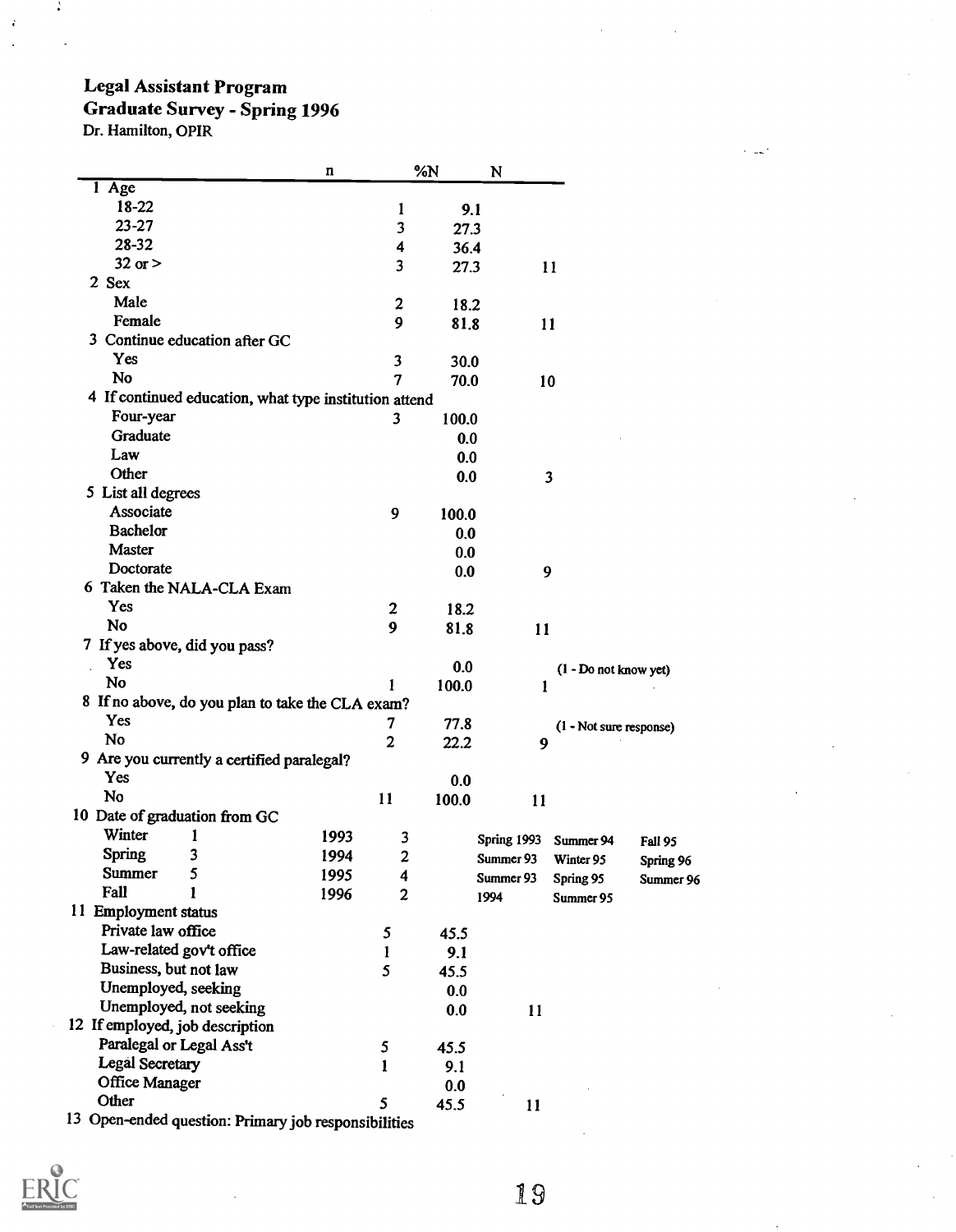| 14 If employed, how find first job after GC                                                   |                  |      |    |  |
|-----------------------------------------------------------------------------------------------|------------------|------|----|--|
| College placement office                                                                      |                  | 0.0  |    |  |
| Faculty at GC                                                                                 |                  | 0.0  |    |  |
| Friends or acquaintances                                                                      | 1                | 9.1  |    |  |
| Newspaper or magazine ad                                                                      | 1                | 9.1  |    |  |
| Worked there before                                                                           | 6                | 54.5 |    |  |
| <b>Employment agency</b>                                                                      |                  | 0.0  |    |  |
| Word of mouth                                                                                 |                  | 0.0  |    |  |
| Other                                                                                         | 3                | 27.3 | 11 |  |
| 15 If worked for present employer before GC, did LAM program upgrade or improve position      |                  |      |    |  |
| Yes                                                                                           | 3                | 37.5 |    |  |
| Not yet, but probably will                                                                    | 3                | 37.5 |    |  |
| No                                                                                            | $\overline{2}$   | 25.0 | 8  |  |
| 16 If employed in non-legal position, did LAM bring promotion or increase in responsibilities |                  |      |    |  |
| Yes                                                                                           | Ł                | 25.0 |    |  |
| <b>No</b>                                                                                     | 3                | 75.0 | 4  |  |
| 17 If employed, how many hours work?                                                          |                  |      |    |  |
| Less than 20                                                                                  |                  |      |    |  |
| $20 - 30$                                                                                     |                  | 0.0  |    |  |
|                                                                                               | $\boldsymbol{2}$ | 18.2 |    |  |
| $31-40$                                                                                       | 3                | 27.3 |    |  |
| 41-50                                                                                         | 5                | 45.5 |    |  |
| More than 50                                                                                  | 1                | 9.1  | 11 |  |
| 18 If employed, hours spent with computer                                                     |                  |      |    |  |
| $1-5$                                                                                         | $\mathbf{2}$     | 18.2 |    |  |
| $6 - 10$                                                                                      | 1                | 9.1  |    |  |
| $11 - 15$                                                                                     | $\mathbf{2}$     | 18.2 |    |  |
| Over 15                                                                                       | 6                | 54.5 | 11 |  |
| 19 If employed in legal area, what areas of law (select all that apply)                       |                  |      |    |  |
| Litigation/personal injury                                                                    | 4                | 20.0 |    |  |
| Corporate/business                                                                            | 3                | 15.0 |    |  |
| Real estate                                                                                   |                  | 0.0  |    |  |
| Wills/probate                                                                                 | 4                | 20.0 |    |  |
| Administrative law                                                                            | 1                | 5.0  |    |  |
| Bankruptcy                                                                                    | 1                | 5.0  |    |  |
| Family law                                                                                    | 3                | 15.0 |    |  |
| Other                                                                                         | 4                | 20.0 | 20 |  |
| 20 If employed, indicate benefits (select all that apply)                                     |                  |      |    |  |
| Health insurance                                                                              | 6                | 28.6 |    |  |
| Life insurance                                                                                | 4                | 19.0 |    |  |
| Retirement/pension                                                                            | 6                | 28.6 |    |  |
| Dental insurance                                                                              | $\mathbf{2}$     | 9.5  |    |  |
| Other                                                                                         | 3                | 14.3 | 21 |  |
| 21 If employed, number of jobs since GC                                                       |                  |      |    |  |
| 1                                                                                             |                  |      |    |  |
| $\mathbf{2}$                                                                                  | 10               | 90.9 |    |  |
| 3                                                                                             | 1                | 9.1  |    |  |
| 4                                                                                             |                  | 0.0  |    |  |
|                                                                                               |                  | 0.0  |    |  |
| 5 or more                                                                                     |                  | 0.0  | 11 |  |
| 22 If employed part-time, what is hourly rate of pay?                                         |                  |      |    |  |
| Less than \$5                                                                                 |                  | 0.0  |    |  |
| Between \$5-\$7                                                                               |                  | 0.0  |    |  |
| Between \$8-\$10                                                                              | 1                | 25.0 |    |  |
| Between \$11-\$15                                                                             | 3                | 75.0 |    |  |
| Over \$16                                                                                     |                  | 0.0  | 4  |  |



 $\frac{3}{2}$ 

 $\ddot{\cdot}$  $\overline{a}$ 

20

 $\ddot{\phantom{a}}$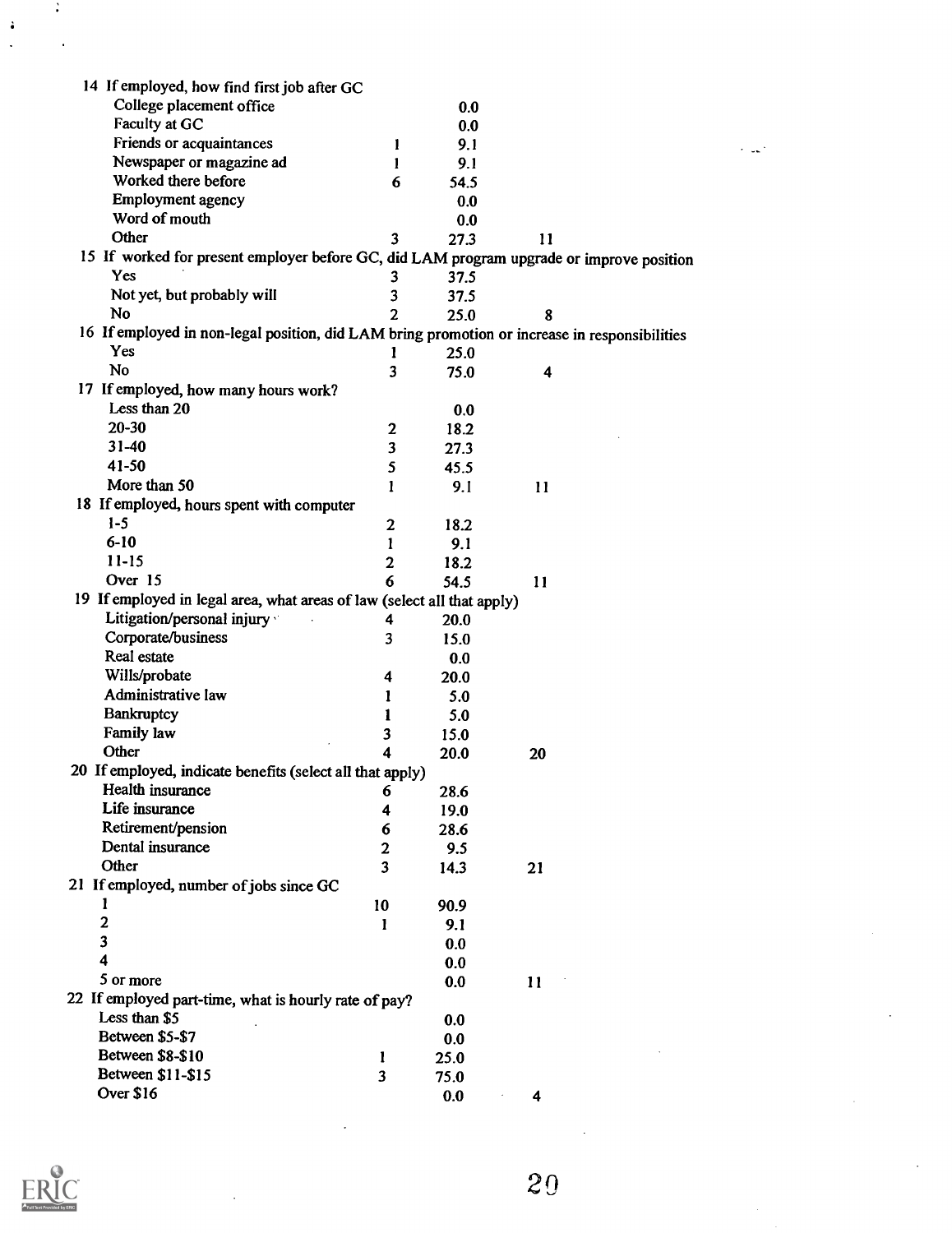| 23 If employed full-time, what is annual salary?                                   |                         |      |    |  |
|------------------------------------------------------------------------------------|-------------------------|------|----|--|
| Under \$10,000                                                                     | 1                       | 11.1 |    |  |
| \$10,000-\$14,999                                                                  | $\mathbf{2}$            | 22.2 |    |  |
| \$15,000-\$19,999                                                                  | $\overline{c}$          | 22.2 |    |  |
| \$20,000-\$24,999                                                                  | 3                       | 33.3 |    |  |
| \$25,000-\$29,999                                                                  | 1                       | 11.1 |    |  |
| \$30,000-\$34,999                                                                  |                         | 0.0  |    |  |
| Over \$35,000                                                                      |                         | 0.0  | 9  |  |
| 24 If employed, how satisfied with job                                             |                         |      |    |  |
| Very Satisfied                                                                     | 4                       | 36.4 |    |  |
| Satisfied                                                                          | 4                       | 36.4 |    |  |
| Neutral                                                                            | $\overline{\mathbf{3}}$ | 27.3 |    |  |
| Dissatisfied                                                                       |                         | 0.0  |    |  |
| Very dissatisfied                                                                  |                         | 0.0  | 11 |  |
| 25 If employed, where is job in relation to GC                                     |                         |      |    |  |
| Within a 50 mile radius                                                            | 10                      | 90.9 |    |  |
| Within a 100 mile radius                                                           | 1                       | 9.1  |    |  |
| Over 100 miles away                                                                |                         | 0.0  | 11 |  |
| 26 Open-ended question: Employer's name and address                                |                         |      |    |  |
| 27 Open-ended question: Most helpful LAM courses                                   |                         |      |    |  |
| 28 Open-ended question: Least helpful LAM courses                                  |                         |      |    |  |
| 29 Did completion of LAM program help get job or continue in a currently held job? |                         |      |    |  |
| Yes                                                                                | 7                       | 63.6 |    |  |
| No                                                                                 | 3                       | 27.3 |    |  |
| Other                                                                              | 1                       | 9.1  | 11 |  |
| 30 Was LAM program experience useful in your job?                                  |                         |      |    |  |
| Yes                                                                                | 8                       | 72.7 |    |  |
| No                                                                                 | $\overline{\mathbf{3}}$ | 27.3 | 11 |  |
| 31 Did completing LAM program improve job performance?                             |                         |      |    |  |
| Yes                                                                                | 9                       | 81.8 |    |  |
| No                                                                                 | 1                       | 9.1  |    |  |
| Other                                                                              | 1                       | 9.1  | 11 |  |
| 32 Initial reason for enrolling in LAM (select all that apply)                     |                         |      |    |  |
| Help current employment                                                            | 3                       | 20.0 |    |  |
| Seemed like a good idea                                                            |                         | 0.0  |    |  |
| Friend or relative talked me into it                                               |                         | 0.0  |    |  |
| Recommended by one in program                                                      | $\mathbf{2}$            | 13.3 |    |  |
| Wanted a job as paralegal                                                          | 6                       | 40.0 |    |  |
| Boss said he/she pay for it                                                        | 2                       | 13.3 |    |  |
| Other                                                                              | $\overline{2}$          | 13.3 | 15 |  |
| 33 Was LAM program what you expected                                               |                         |      |    |  |
| Yes                                                                                | 6                       | 54.5 |    |  |
| No                                                                                 | 1                       | 9.1  |    |  |
| Didn't know what to expect                                                         | 4                       | 36.4 | 11 |  |
| 34 Did instructors use current and useful textbooks/materials                      |                         |      |    |  |
| Almost always                                                                      | 4                       | 36.4 |    |  |
| Majority of time                                                                   | 6                       | 54.5 |    |  |
| Occasionally                                                                       | 1                       | 9.1  |    |  |
| Seldom                                                                             |                         | 0.0  |    |  |
| No opinion                                                                         |                         | 0.0  | 11 |  |
| 35 Did instructors convey course content and objectives                            |                         |      |    |  |
| Almost always                                                                      | 4                       | 36.4 |    |  |
| Majority of time                                                                   | 6                       | 54.5 |    |  |
| Occasionally                                                                       |                         | 0.0  |    |  |
| Seldom                                                                             | 1                       | 9.1  |    |  |
| No opinion                                                                         |                         | 0.0  | 11 |  |
|                                                                                    |                         |      |    |  |



 $\mathcal{L}$ 

 $\frac{1}{2}$ 

21

 $\label{eq:2} \frac{1}{\sqrt{2}}\sum_{i=1}^n\frac{1}{\sqrt{2}}\sum_{i=1}^n\frac{1}{\sqrt{2}}\sum_{i=1}^n\frac{1}{\sqrt{2}}\sum_{i=1}^n\frac{1}{\sqrt{2}}\sum_{i=1}^n\frac{1}{\sqrt{2}}\sum_{i=1}^n\frac{1}{\sqrt{2}}\sum_{i=1}^n\frac{1}{\sqrt{2}}\sum_{i=1}^n\frac{1}{\sqrt{2}}\sum_{i=1}^n\frac{1}{\sqrt{2}}\sum_{i=1}^n\frac{1}{\sqrt{2}}\sum_{i=1}^n\frac{1$ 

 $\ddot{\phantom{0}}$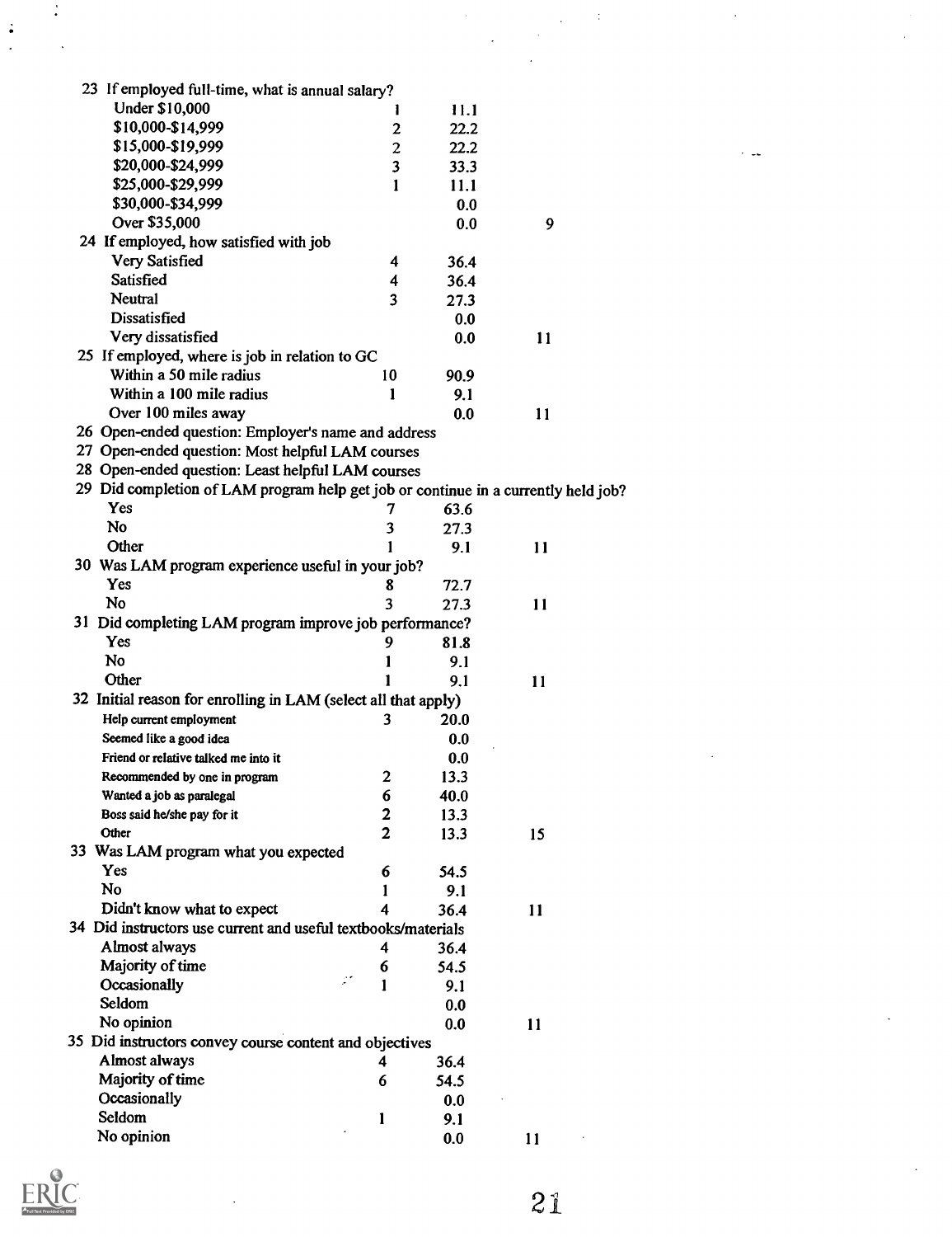| 36 Prefer for LAM instructors        |   |      |          |  |
|--------------------------------------|---|------|----------|--|
| Local practicing attorneys           | 8 | 61.5 | (Several |  |
| Faculty w/law degree                 | 2 | 15.4 |          |  |
| Paralegals                           | 3 | 23.1 |          |  |
| Other                                |   | 0.0  | 13       |  |
| 37 Rating of LAM instructors overall |   |      |          |  |
| Very good                            | 4 | 36.4 |          |  |
| Good                                 | 5 | 45.5 |          |  |
| Adequate                             | 2 | 18.2 |          |  |
| Poor                                 |   | 0.0  |          |  |
| Very poor                            |   | 0.0  |          |  |
|                                      |   |      |          |  |

(Several students had two respon

 $\sim 10^{-1}$ 



 $\frac{1}{\pi}$ 

 $\ddot{\bullet}$ 

 $\bar{z}$ 

 $\frac{1}{2} \frac{d^2}{dt^2}$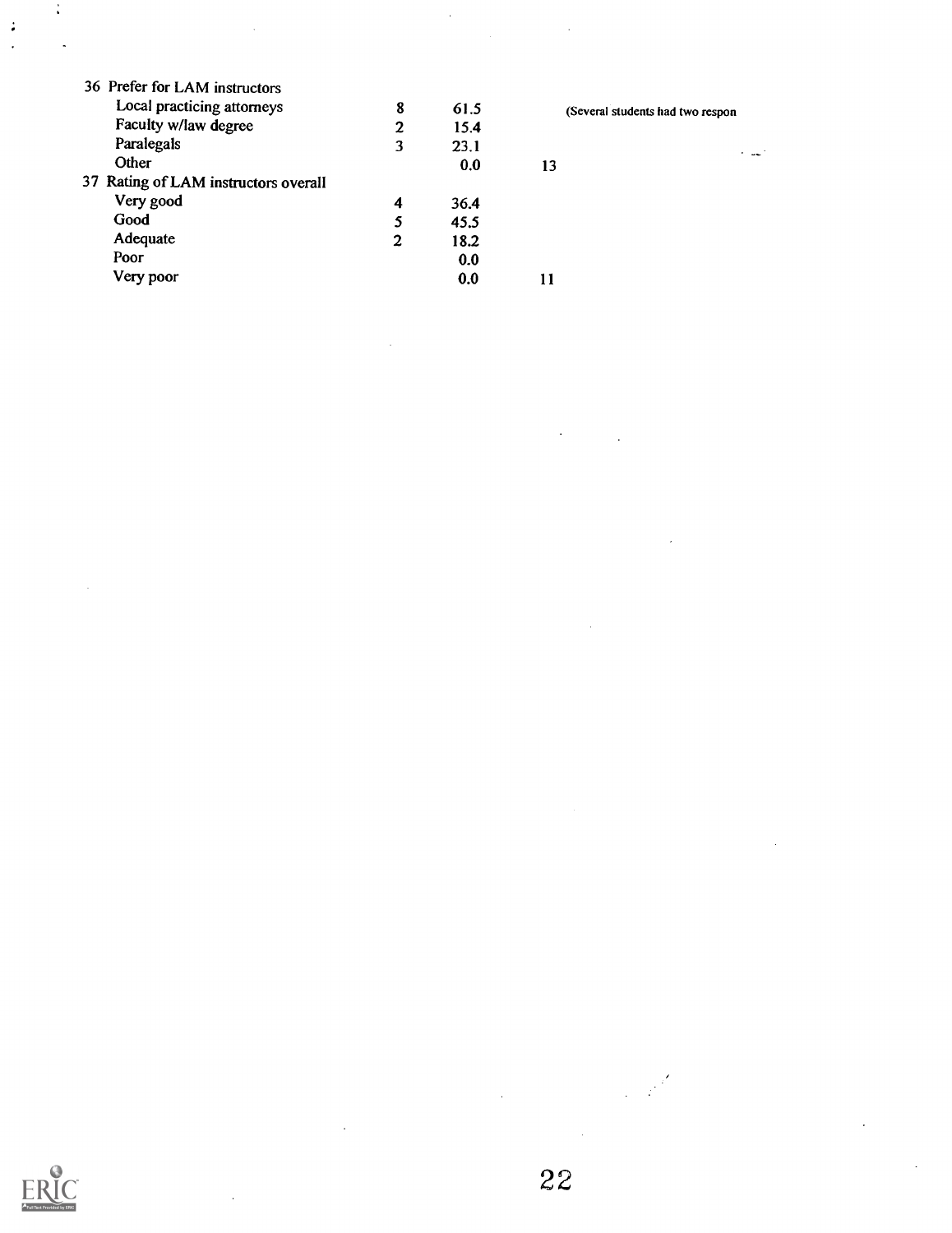## Open-Ended Question Legal Assistant Management Program Graduate Survey - Spring 1996 Gainesville College

Dr. Hamilton, OPIR

#### 4. If continued education, what type of institution did you attend?

- North Georgia College Business Administration  $\blacklozenge$
- University of Georgia Criminal Justice
- Shorter College Business Management

#### 12. If employed, what is your present job title or description?

Other: Bookkeeper, administrative assistant, own paralegal service doing courthouse research, sales/student, executive assistant, bookkeeper, self-employed (wallpaper and ceramic tile installation)

#### 13. If employed, what are your primary job responsibilities?

- All office duties, typing, filing, answering phone, scheduling flights, hotel accommodations, and care rentals
- Legal assistant to managing attorney in 5-attorney firm; Office manager in charge of 4 legal secretaries; trial preparation, deposition preparation, meet with clients, typing correspondence, pleadings, discovery, briefs; all administrative duties in the office.
- Dictation, scheduling, research activities
- Criminal and civil background checks
- Support sales staff, director of sales and marketing
- Accounts payable and receivable, payroll, filing, banking, design
- Organization of all cases  $\blacklozenge$
- $\blacklozenge$ Legal assistant and bookkeeper, worker's comp, social security, probate and estate
- $\blacklozenge$ Drafting pleadings, discovery, etc., typing, dictation
- $\blacklozenge$ I own my company. We hang wallpaper and lay ceramic tile. I handle all correspondence and phone calls and do estimates and much of the actual labor.

#### 19. Employers Name and Address

- Cantrell Machine Company, P.O. Box 757, Gainesville 30503 (Poultry processing equipment)
- Joyce Merck Florist, 302-B Broad St., Gainesville 30501, 770-534-6691 (flowers)
- Rodder E. Davison, P.O. Box 118, Royston, GA 30662, 706-245-7211 (attorney)
- Sartain Law Offices, 219 Boulevard NE, Gainesville 30501, 770-532-9575 (Law firm)
- Harbin and Hartley Law Firm, P.O. Box 2975, Gainesville 30503, 770-534-7341 (attorneys)

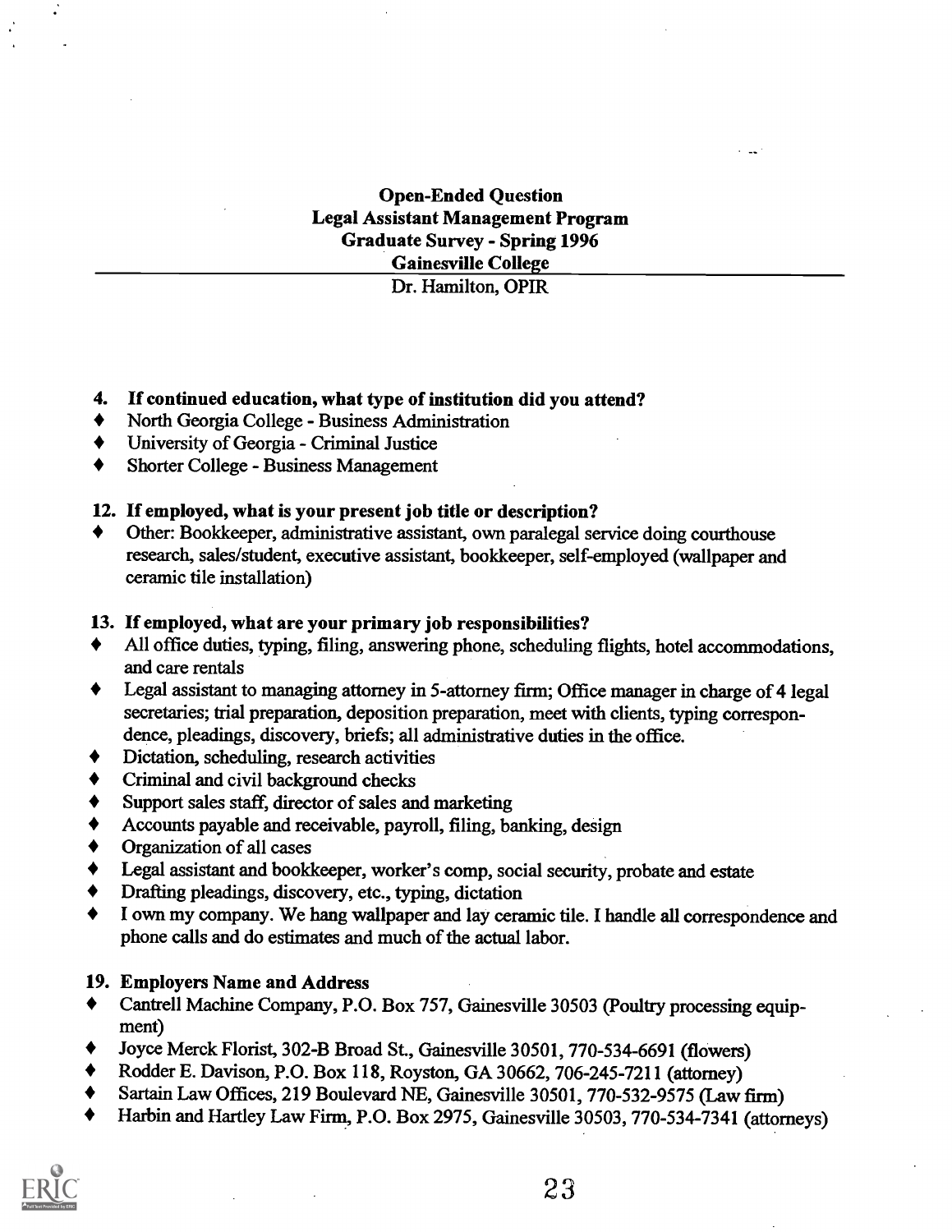- Turek Paralegal Services, P.O. Box 1575, Gainesville 30503, 770-535-7949 (Court house record search)
- Friedman's Jeweler, Lakeland Plaza, Chumming, GA 30130, 770-781-4006 (Jewelry)
- Smith, Gilliam, and Williams, P.A., 301 Green Street NW, Suite 200, Old Coca-Cola Bldg, P.O. Box 1098, Gainesville 30503, 770-536-3381 (legal)
- Berlon and Timmel, 3150 Holcomb Bridge Road, Suite 300, Norcross, GA 30771, 770 -662- 8784 (in-house counsel for Cincinnati Insurance Company)
- $\blacklozenge$ OHM Corporation, 5335 Triangle Parkway, Norcross, GA 30092, 770-849-3000 (remediation services)
- Deborah Molnar, 2934 Old Thompson Mill Road, Buford, GA 30518, 404-945-3958 ♦

## 27. What LAM course(s) do you feel were the most helpful and why?

- Family law, corporations, and contracts: fit my interest and apply more to the business I am in
- Civil procedures and civil litigation: This is the area of law that my firm practices
- Legal Research: Learned how to find and update law; Wills, Probate and Estates gave me a better understanding of planning; Bankruptcy gave me a better understanding of the area my boss practices heavily.
- Legal Research and criminal litigation were very interesting
- Legal Research prepared me for my job researching records.
- Civil Litigation: The forms in this class are more closely related to what we deal with on a daily basis; Legal Research
- They were all helpful. I mostly use things learned in 102, 103, and 106
- Family Law: my main area of concentration; Wills, Probates, and Estates- I do a lot of this too
- $\bullet$ I would say I learned the most in Will, Probate, and Estates, but that also interested me. I understood what the instructor was saying. He did not talk overmy head.
- Legal Research and Contracts: They give you the basics to be a paralegal.
- I liked real estate closings. I am an agent and I think it helps people to knowmore about  $\blacklozenge$ what happens in a closing. If you ever own a house, you will have to be a part of at least one.

## 28. What LAM course(s) were the least helpful and why?

- I do not feel that computers is a necessary class  $\blacklozenge$
- None really. I feel that all the classes currently offered by GC are important, even if a student  $\bullet$ may feel otherwise at the time. Each course represents a part of the big picture. Each is important for a well-rounded career and thorough LAM program.
- Civil Litigation was not extensive, seemed to mostly project oriented rather than learning  $\bullet$ applicable law
- Contracts: Instructor had difficulties
- Real Estate title Examination: The teacher I had did not explain things very well.  $\bullet$
- Real Estate (both parts) because the teachers did not teach the material. They just expected us to know it.



 $2d$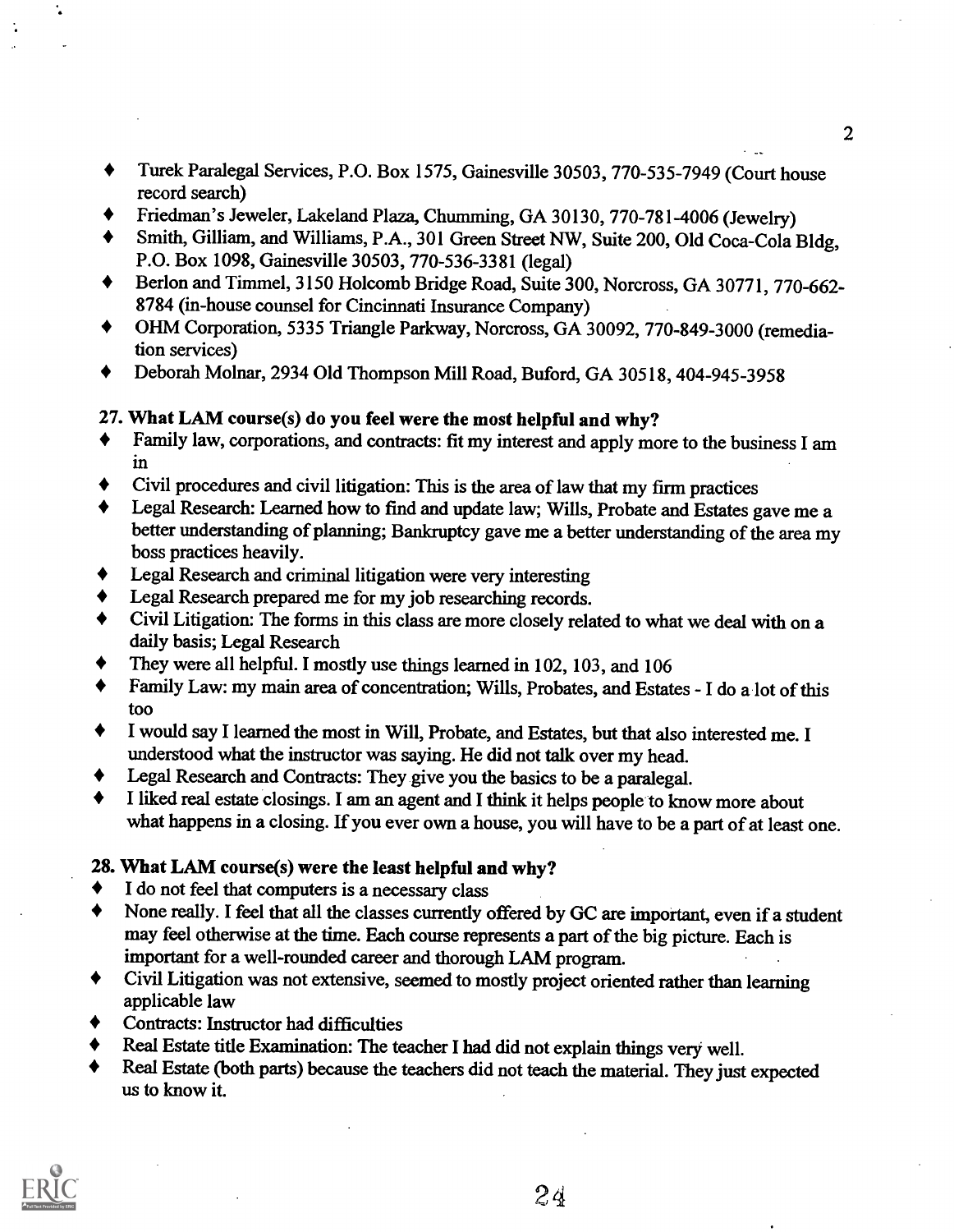- I hated title examination. We had a bad teacher and after working all day, no one feels like  $\blacklozenge$ standing up for four hours in the basement of the courthouse.
- 38. List any specific problems that you encountered with the LAM program or its instructors.
- Some of the instructors were not well-prepared and overall those instructors were very  $\blacklozenge$ confusing to me. I felt as if I did not learn well with those instructors. Otherwise, I feel the LAM program did a lot to enhance my career.
- Some instructors were good and some were terrible. The program itself needs improvement in the fact that it does not give you enough hands-on experience.
- The only problem I remember was a teacher that spent 30 minutes a night talking about the survey we would fill out at the end of the quarter.

#### 39. List any specific highlights or good experiences that you had in the LAM program.

- I learned about the many areas of law and gained an overall basic knowledge of each field.
- I feel all the instructors were great. Being practicing attorneys, they could all share personal  $\blacklozenge$ experiences and assist us in the learning process.
- The Legal Research class was well taught by Bucky Highsmith. He was very knowledgeable  $\blacklozenge$ and a fantastic instructor.
- I really enjoyed Bucky Highsmith's class. He's a great teacher.
- In the Will's class we prepared a will which has helped me in my job.
- I did learn a lot about things in the legal world that I believe will be of benefit to me.

#### 40. Is there a course that would be of general benefit that you feel we should add to our program and why?

- Worker's compensation
- I think there should be some type of internship program. It would give hands-on experience.
- Preparatory class for CLA exam.  $\blacklozenge$
- General office practice including but not limited to contact with clients and preparation of documents.
- 41. Please give some suggestions or recommendations that you have which could improve the LAM program.
- Internship program. Some classes need to be longer to cover the material more thoroughly.
- The Legal Environment in Business is not transferrable. Business law course needs to be ♦ added to program since some 4-year schools require it.
- It might be good if you show other examples of forms used in different law firms. It might  $\blacklozenge$ be beneficial if you explain other areas of the law. For example, it would be good to explain how the different laws affect teachers compared to how they affect workers in a factory. Topics such as the Americans with Disabilities Act or the Fair Dismissal Act would be good to discuss in the Civil Litigation Class.

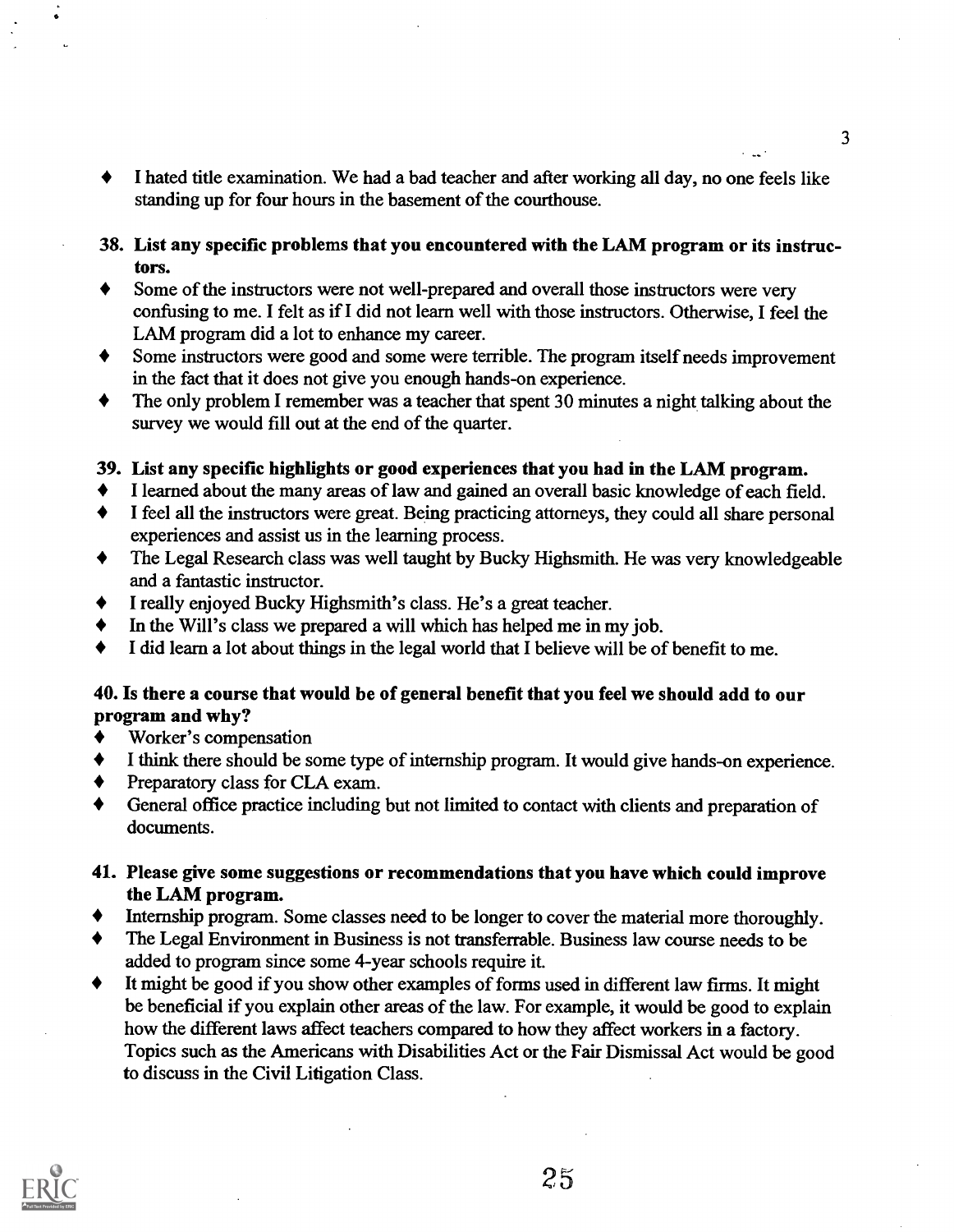#### 42. Any other comments.

- I am glad to have been a part of this program and am very happy to have graduated. I contacted the college placement office after graduation and received no help from them whatsoever and was very disappointed.
- I thoroughly enjoyed the program. It was a great experience. $\blacklozenge$



المداء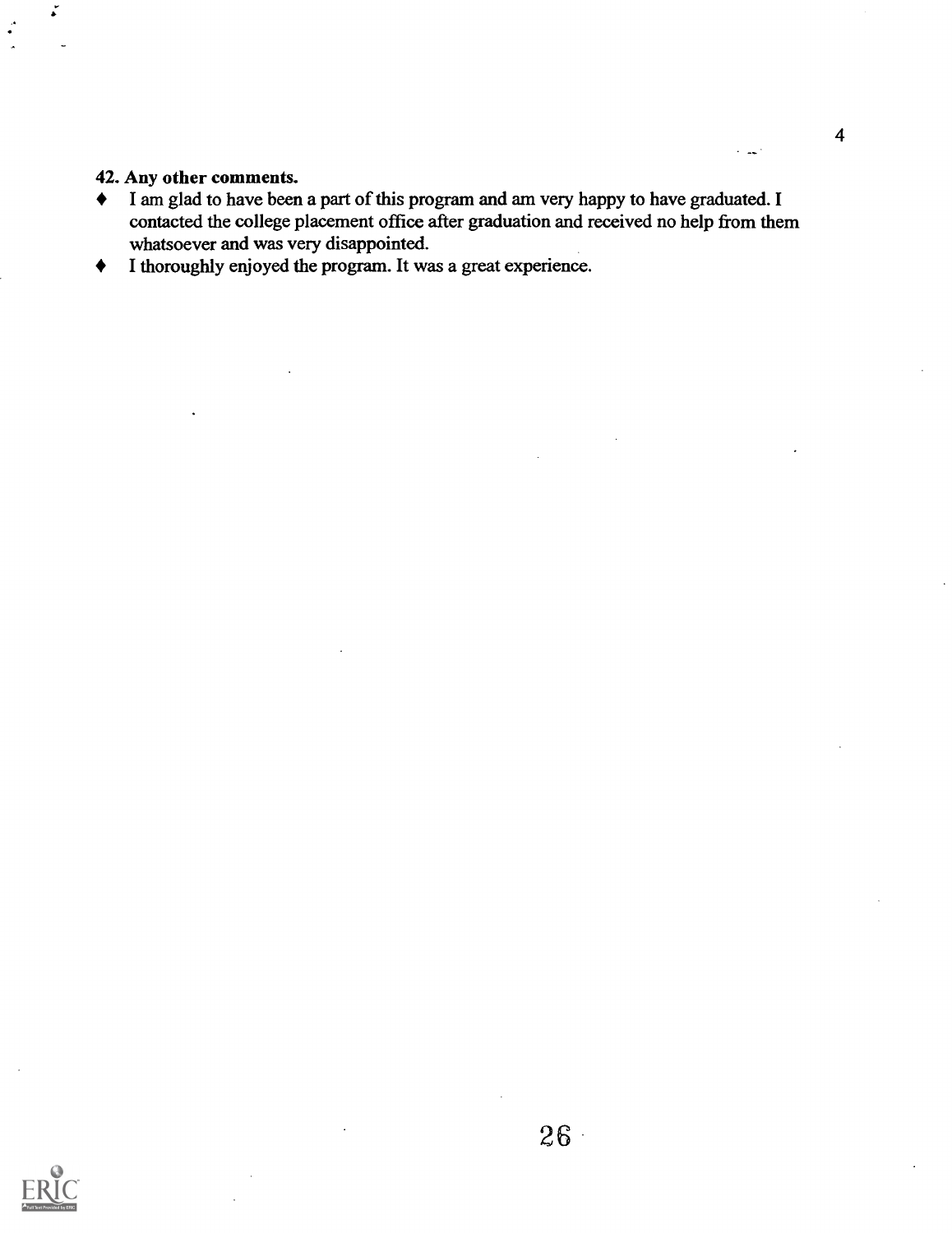

U.S. Department of Education

Office of Educational Research and Improvement (OERI) Educational Resources Information Center (ERIC)



# REPRODUCTION RELEASE

(Specific Document)

## I. DOCUMENT IDENTIFICATION:

| Title:<br>Retention Rates, Graduates, and LAM-series Computers for the Legal Assistant<br>Management Program. |                          |
|---------------------------------------------------------------------------------------------------------------|--------------------------|
|                                                                                                               |                          |
| Corporate Source:<br>P.O. BOX<br>GAINEANTHE College.<br>$m = 64.30503$                                        | <b>Publication Date:</b> |

## II. REPRODUCTION RELEASE:

In order to disseminate as widely as possible timely and significant materials of interest to the educational community, documents announced in the monthly abstract journal of the ERIC system, Resources in Education (RIE), are usually made available to users in microfiche, reproduced paper copy, and electronic/optical media, and sold through the ERIC Document Reproduction Service (EDRS) or other ERIC vendors. Credit is given to the source of each document, and, if reproduction release is granted, one of the following notices is affixed to the document.

If permission is granted to reproduce and disseminate the identified document, please CHECK ONE of the following two options and sign at the bottom of the page.



Documents will be processed as indicated provided reproduction quality permits. If permission to reproduce is granted, but neither box is checked, documents will be processed at Level 1.

hereby grant to the Educational Resources Information Center (ERIC) nonexclusive permission to reproduce and disseminate this document as indicated above. Reproduction from the ERIC microfiche or electronic/optical media by persons other than ERIC employees and its system contractors requires permission from the copyright holder. Exception is made for non-profit reproduction by libraries and other service agencies to satisfy information needs of educators in response to discrete inquiries."

| Sign               | .Signature:≀               | Printed Name/Position/Title:     |
|--------------------|----------------------------|----------------------------------|
| $here \rightarrow$ |                            |                                  |
| please             |                            | $\mathcal{L}$                    |
|                    | .<br>Crganization/Address: | <b>SUFFAXE</b><br><br>Telephone: |
|                    |                            |                                  |
|                    | <b>SAineavi</b>            | E-Mail Address:<br>              |
| D                  |                            |                                  |
|                    |                            |                                  |